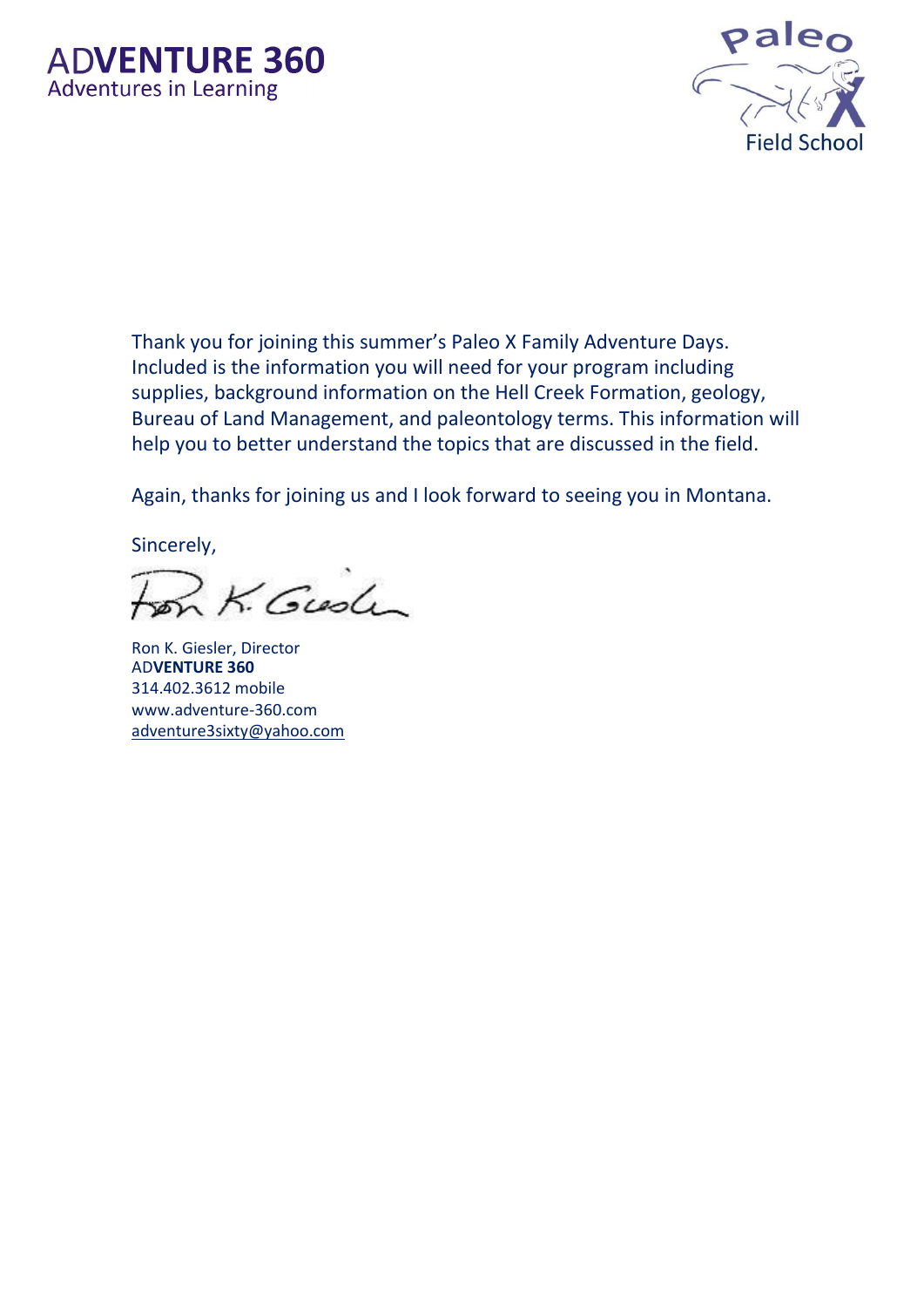



### PROGRAM SUPPLIES

CHECKLIST OF THINGS TO BRING WITH YOU

### **Clothing**

- Brimmed hat even if you never wear a hat, wear a hat
- \_\_\_ Comfortable lightweight hiking shoes or boots with good tread an that lace above the ankle for support. Be sure to break them in before arriving in Montana!
- Lightweight pants and/or shorts. Zip off pants work really well
- \_\_\_Lightweight long- and short-sleeved shirts
- \_\_\_Light jacket, windbreaker, sweater or sweatshirt; lightweight rain poncho
- \_\_\_Small notebook or field journal and pencils
- \_\_\_Two 28-ounce water bottles and small backpack or daypack

\*Laundry facilities are available in Jordan if you stay for more than one day.

#### **Personal Items** (if you are staying more than one day)

- Underclothes, padded or thick socks, sleepwear/robe
- Sandals or tennis shoes for evening activities (these are not appropriate for use in the field)
- \_\_\_ Sunglasses, alarm clock, brush, chap stick, etc.
- Toiletries: toothbrush and toothpaste, tissues, etc
- \_\_\_ Sunscreen (SPF 30 or higher is recommended) and insect repellent
- Prescription medications, over-the-counter medications you commonly use (aspirin, Advil, EpiPen if needed, cold and allergy medications, antibiotic cream, etc)

**Field Tools-**Commonly used field tools if you would like to bring your own. Do not feel like you have to purchase any tools, we have plenty of for everyone to use.

- \_\_\_Rock or brick hammer
- Screwdriver or garden tool
- \_\_\_Old toothbrush
- \_\_\_Small ruler for scale
- \_\_\_GPS, 2-way radio with subchannels
- Light gardening or leather gloves

\*Note: The more things you bring the more things that could be lost in the badlands.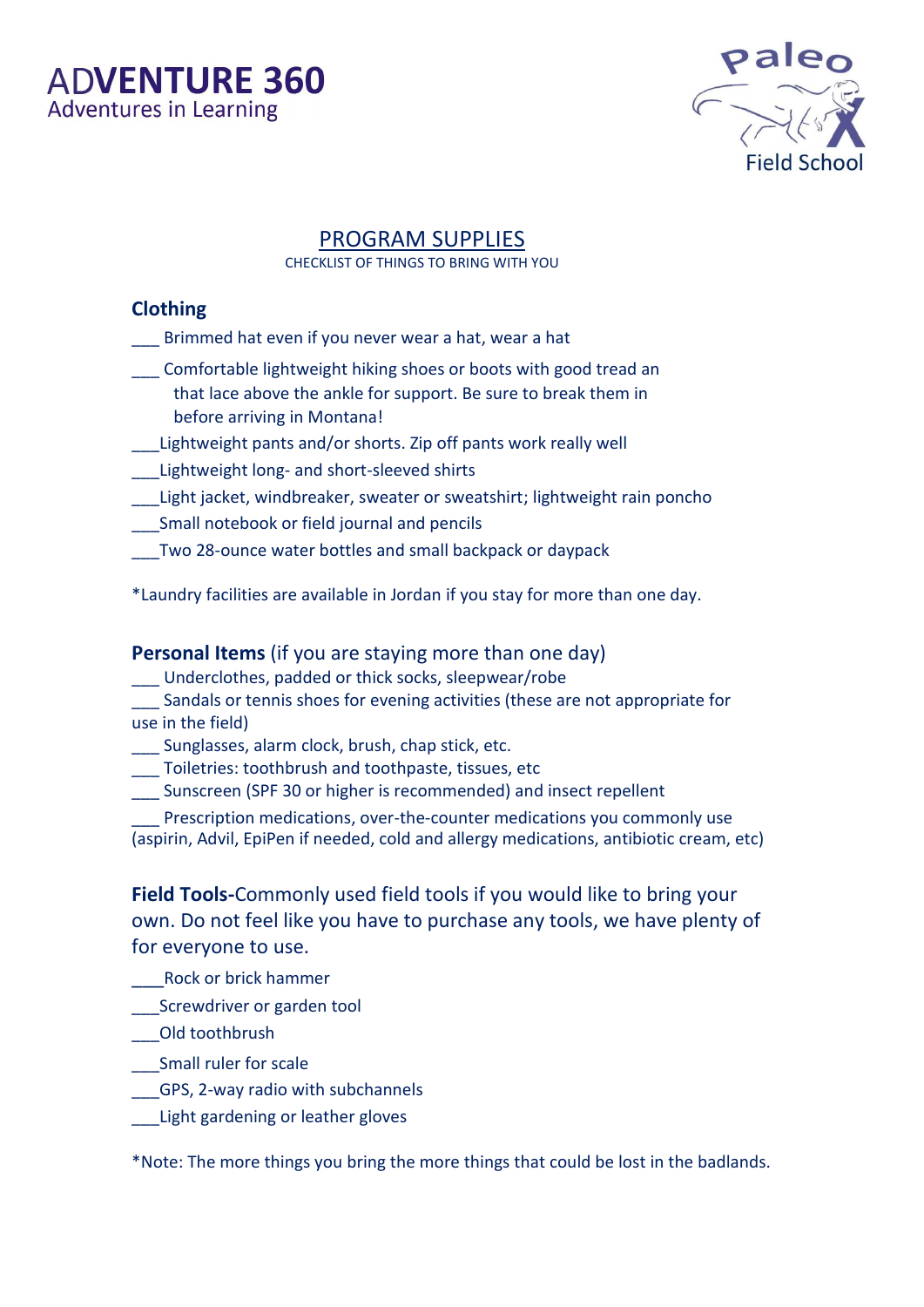



### AD**VENTURE 360** will provide

- o Permits
- o Maps
- o Complete first aid supplies
- o All survey and excavation supplies
- o Any additional materials needed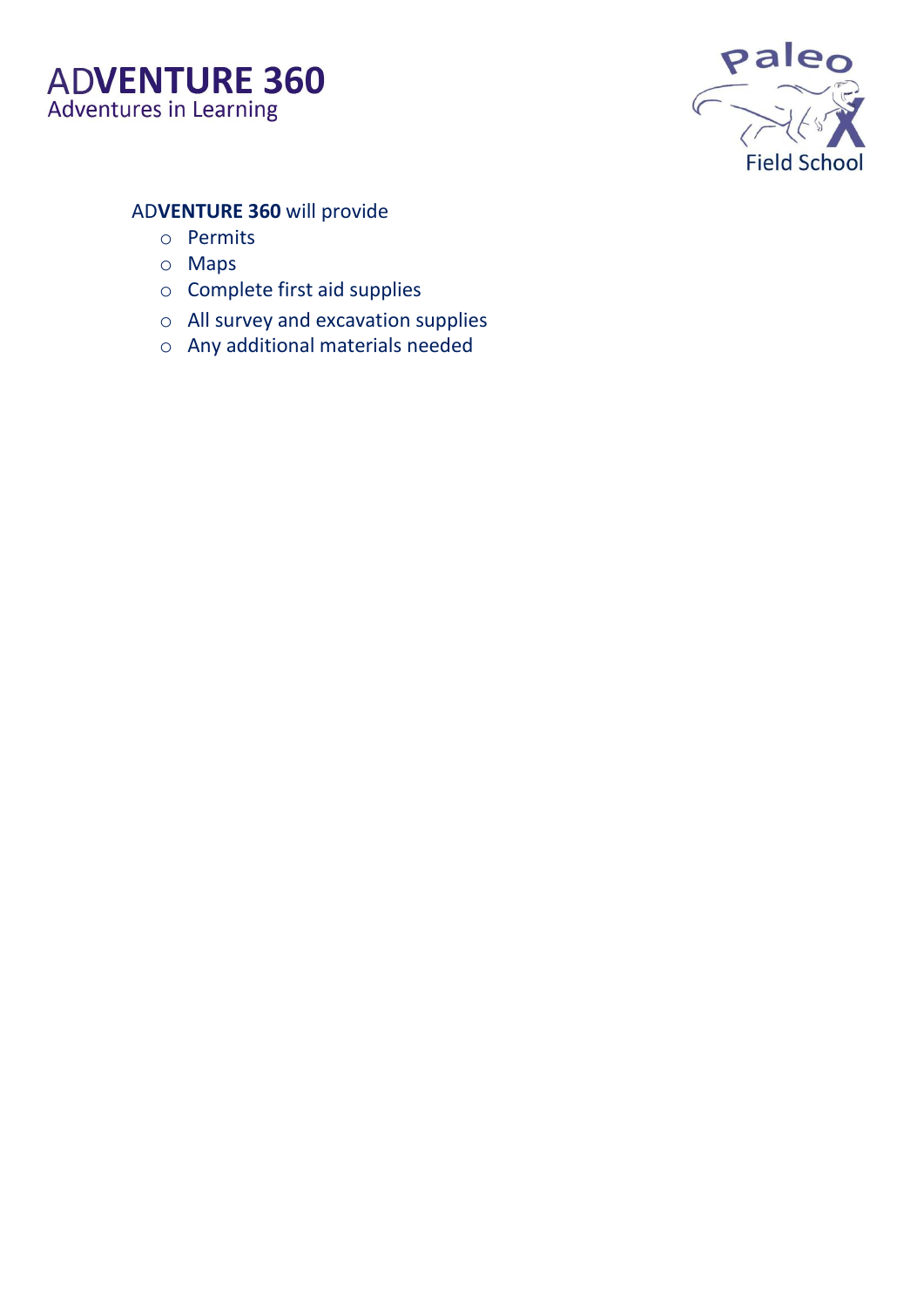

## DAILY ITINERARY

7-8 am--Meet staff behind Garfield Motel for continental breakfast and prepare lunch.

- 8 am--Drive to the field sites.
- 9 am--Explore fossils and excavation in the field.
- Noon--Lunch in the field.
- 1 pm--Resume field activities.
- 2 pm--Leave field sites for early returnees.
- 4 pm--Leave field sites for late returnees.
- 7:30 pm--Evening dinosaur activities (Optional).
- \*Note: Breakfast and lunch are provided daily.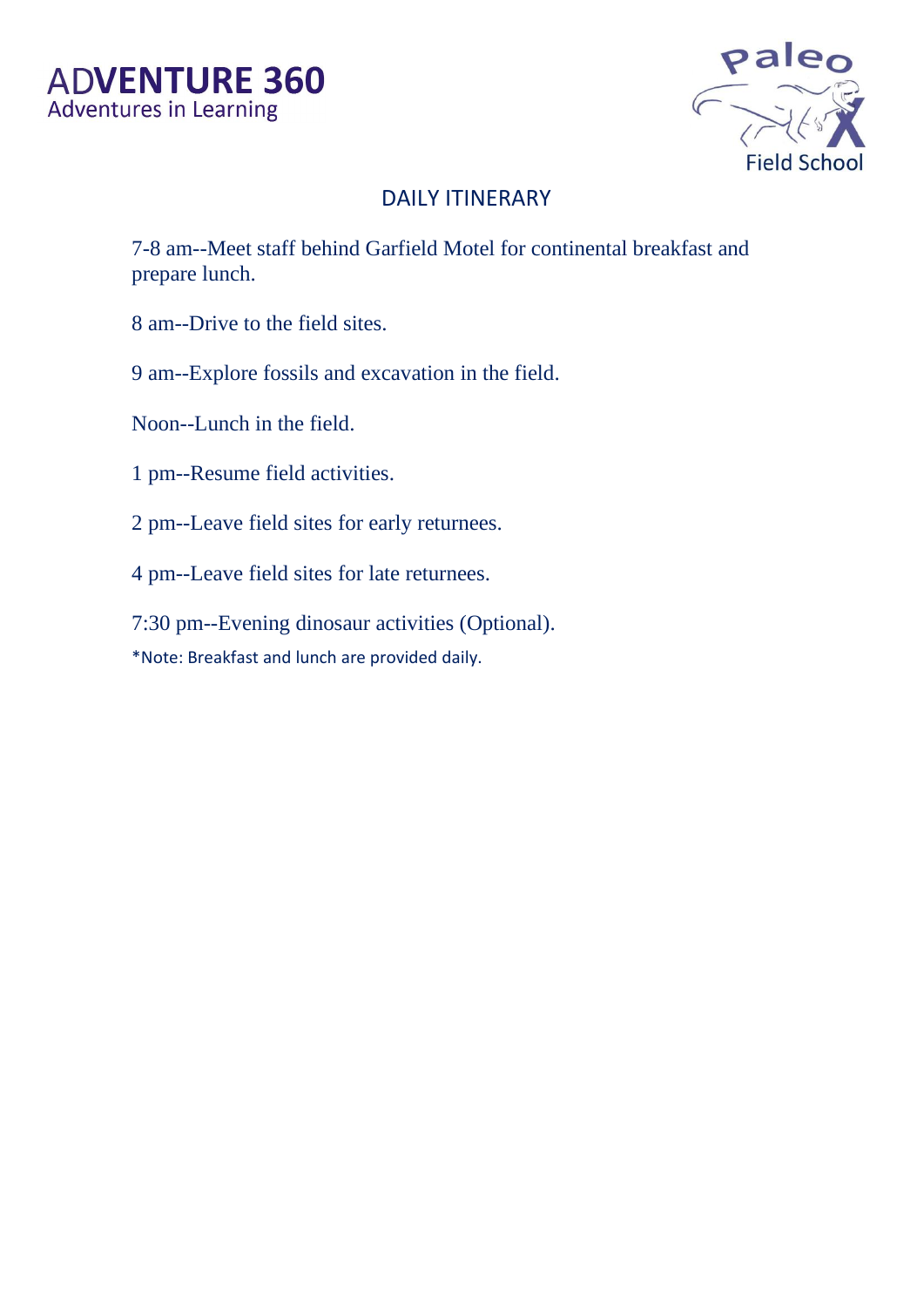

### **MEALS**

### **Breakfast**

A continental-style breakfast will be provided daily. Breakfast will be on the veranda of the Garfield Motel from 7:00-7:30 a.m. Examples of buffet items include:

| Drinks: | Coffee, water, juice, milk, tea                    |
|---------|----------------------------------------------------|
| Buffet: | English muffins, scrambled egg mix, bagels, toast, |
|         | yogurt, hot and cold cereals, fruit, etc.          |

#### **Lunch**

Lunches are provided daily and can be packed between 7:30-8:00 a.m. Lunches will be picnic-style in the field at prospecting and excavation locations. Examples of food items include:

| Meats:          | Sliced lunchmeats (ham, turkey)      |  |  |
|-----------------|--------------------------------------|--|--|
| Condiments:     | Mayonnaise, mustard, ketchup         |  |  |
| <b>Cheeses:</b> | American and/or cheddar              |  |  |
| <b>Breads:</b>  | White, wheat                         |  |  |
| Chips:          | Plain, sour cream and onion, etc.    |  |  |
| Dessert:        | Cookies, granola bars, etc.          |  |  |
| Fruit:          | Apples, oranges, bananas, etc.       |  |  |
| Drinks:         | Water and Gatorade or your own drink |  |  |

# **Dinner** (optional)

Evening dinners are on your own.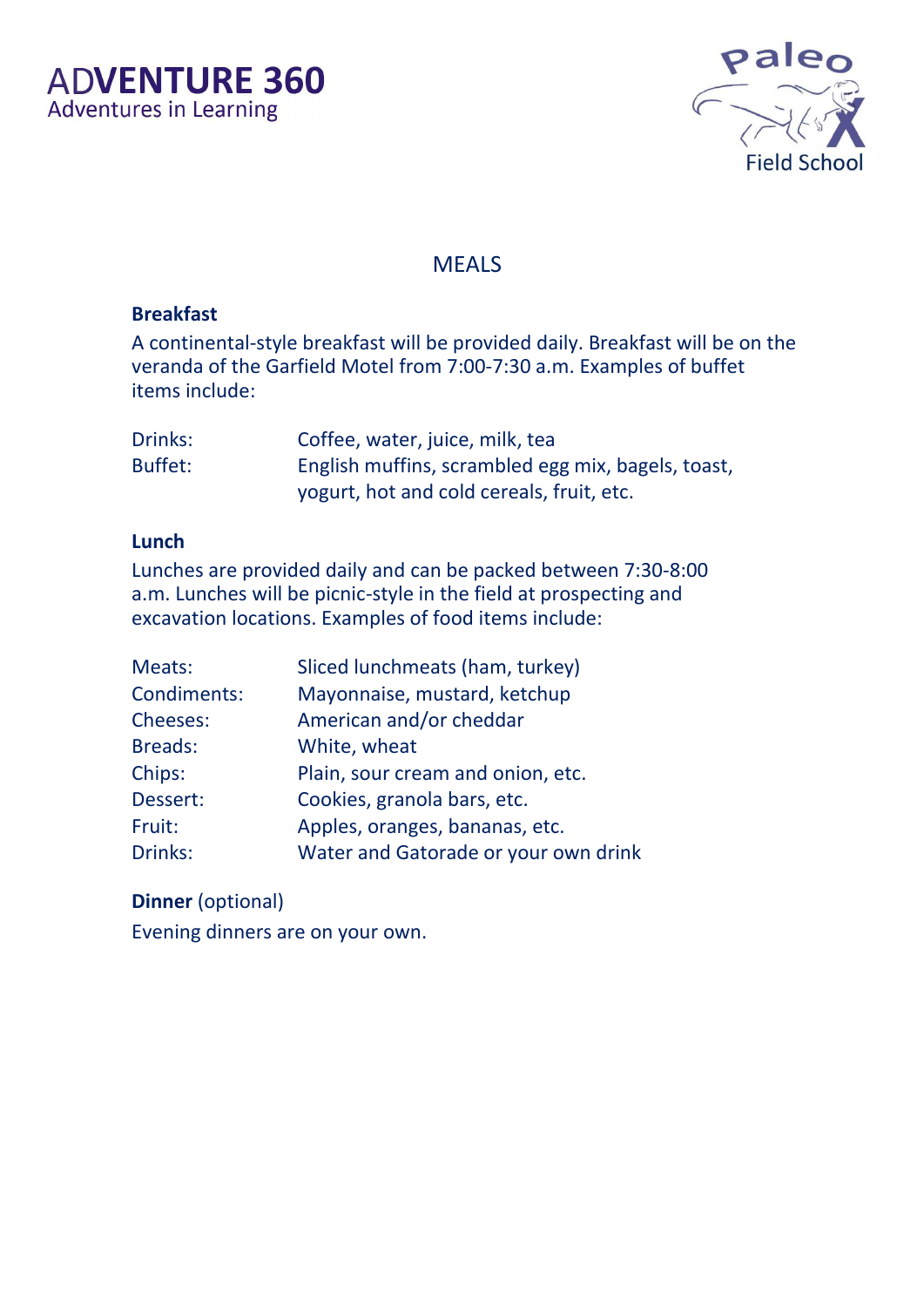

### LOCAL CONDITIONS

Averages for the month of July

| <b>Average High</b>     | $87^\circ$ | <b>Record High</b> | $112^\circ$         |
|-------------------------|------------|--------------------|---------------------|
| <b>Average Low</b>      | $55^\circ$ | <b>Record Low</b>  | $31^\circ$          |
| <b>Average Rainfall</b> | 1.69''     | <b>Elevation</b>   | $\approx$ 2700 feet |

Although the average temperatures are not that high, we can experience days when the temperatures reach the low 100s. Also, this is a high intensity, dry heat. Please be prepared.

Visit this link for local weather conditions and forecasts: http://www.accuweather.com/en/us/jordan-mt/59337/weatherforecast/334204

Visit these links for further information about Jordan and Garfield County Montana: <http://www.visitmt.com/places-to-go/cities-and-towns/jordan.html> http://www.garfieldcounty.com/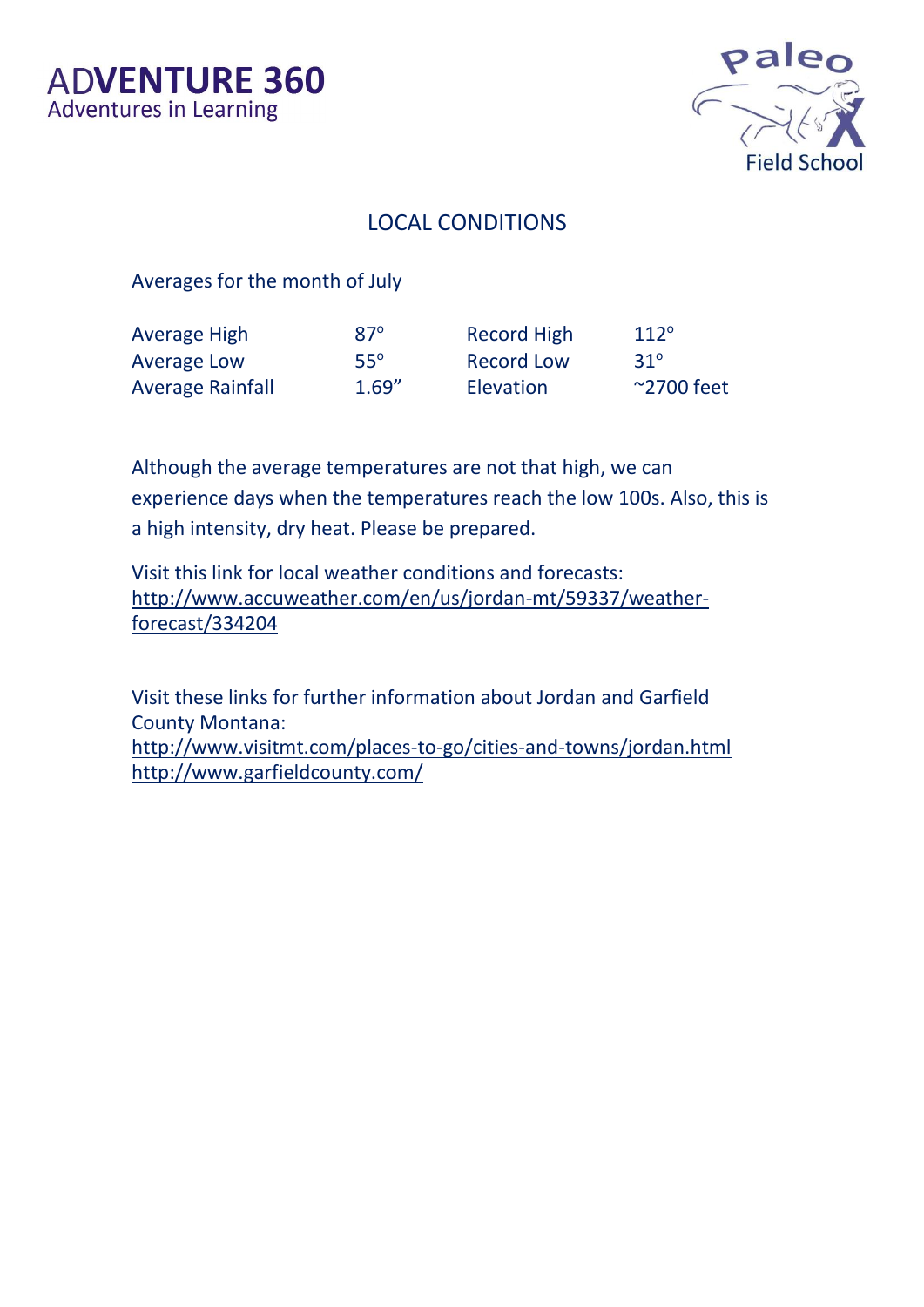

## OTHER ITEMS TO KNOW

This is a working program, not a tour. As participants, you will be experiencing similar daily activities as a paleontologist. Daily activities include walking, climbing hills, digging and carrying items. If at any time staff offers you water, you must take it. We are better prepared for the environment and your safety is our first concern.

Breakfasts and lunches are provided each day during the Family Adventure Days. Dinners are not included in the fees. Additional meals, drinks, snacks or beverages are not included in fees.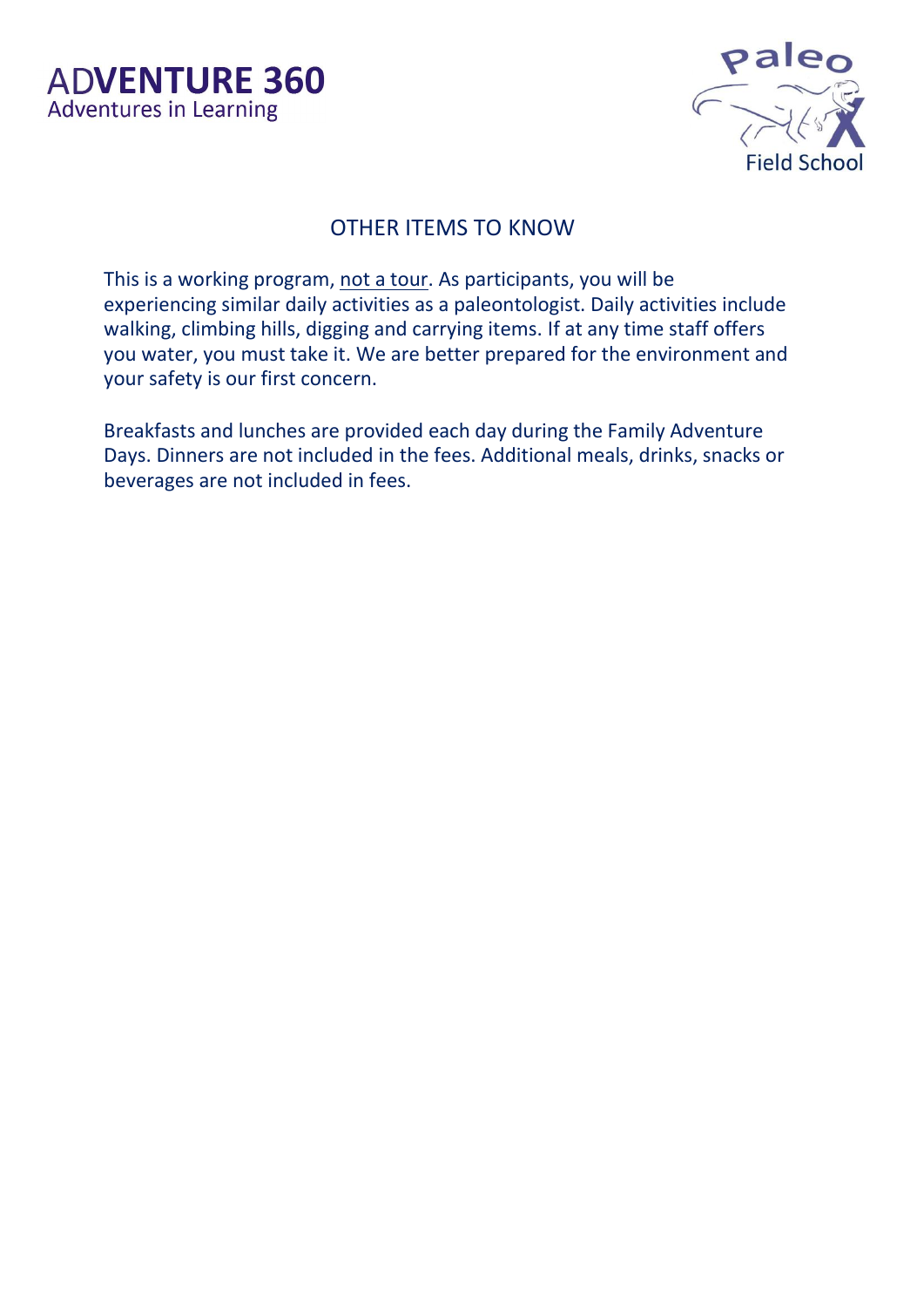

### ADDITIONAL BACKGROUND INFORMATION

The following information will help prepare you for your adventure.

#### **Common Field Terms**

- Articulated/Disarticulated-consisting of segments held together by joints/not held together by joints. In an articulated specimen, the fossilized bones remain located as in the living animal.
- BLM- (Bureau of Land Management) The BLM is responsible for carrying out a variety of programs for the management and conservation, of resources on 256 million surface acres, as well as 700 million acres of subsurface mineral estate. These public lands make up about 13 percent of the total land surface of the United States and more than 40 percent of all land managed by the Federal government. It is through the BLM that we get our surveying and excavation permits.
- Butte- An isolated hill or mountain with steep or precipitous sides, usually having a smaller summit area than a mesa.
- Champsosaurus-(pronounced CHAMP-so-SAWR-us) Champsosaurus was a longjawed early reptile that lived during the late Cretaceous period through the Eocene period. This fish-eater was about 5 feet (1.5 m) long, and lived in rivers and swamps. It had powerful jaws in a very long, thin, toothed snout, four short legs, and a long tail which it used to propel itself in the water. Fossils have been found in Europe and North America. It was not a dinosaur. (Subclass Diapsida, Order Choristodera)
- Concretion--An accumulation of mineral matter formed around a center, or axis, of deposition after a sedimentary deposit has been laid down. Cementation consolidates the deposit as a whole, but the concretion is a body within host rock that represents local concentration of cementing material: enclosing rock is less firmly cemented than the concretion. Commonly spheroidal or disk-shaped and composed of such cementing agents as calcite, dolomite, or iron oxide.
- Coprolites- fossilized feces, or animal dung. They form an important class of objects studied in the field of paleontology.
- Coulee-A coulee (or coulée) is a deep steep-sided ravine formed by erosion, commonly found in the northwestern United States and southwestern Canada. Most coulees were originally formed during the rapid melting of the glaciers at the end of the last Ice age. Some coulees are dry for most of the year; others may contain small streams. The loose rocks at the base of the wall form what are called scree slopes. These are formed when chunks of the canyon wall give way in a rockslide.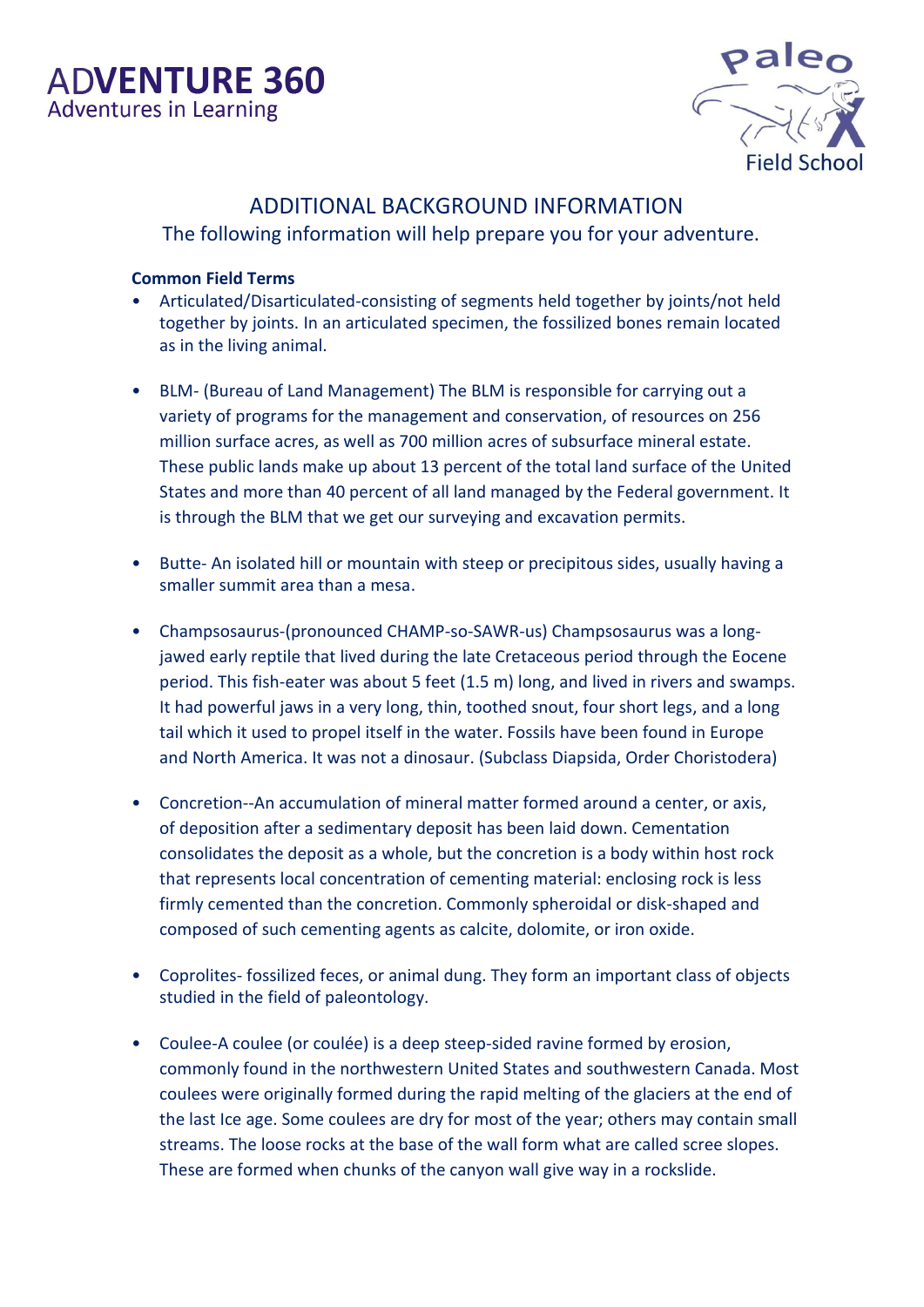

- Dental battery-A set of hundreds of small teeth that are continually wearing out and being replaced. Many plant-eating dinosaurs had dental batteries.
- Gastrolith- A stone deliberately swallowed by an organism (usually an herbivore) and retained in the gut to cut and crush bulk food items.
- Hadrosaur Dinosaurs-The hadrosaur dinosaurs are known as the duck-billed dinosaurs due to the similarity of their head to that of modern ducks. In some genera, including Edmontosaurus, the whole front of the skull was flat and broadened out to form a beak, which was ideal for clipping leaves and twigs. However the back of the mouth contained thousands of teeth suitable for grinding food before it was swallowed. This feature has been hypothesized to have a been a crucial factor in the success of this group during the Cretaceous Period compared to the sauropods.
- Hell Creek Formation-A layer of rock that was deposited at the very end of the "age of dinosaurs", 67 to 65 million years ago. The formation is found in Montana, North Dakota and South Dakota. A rock layer of the same age is found further south, and goes by another name (The Lance Formation). In Canada, this same rock layer is called the Frenchman Formation and the Scollard Formation. All of these units were deposited by ancient rivers that flowed eastward into a large inland sea that ran from north-central Canada to the Gulf of Mexico. The rock layer that underlies the Hell Creek Formation is called the Fox Hills Formation, and the overlying layer is called the Tullock Formation (Paleocene). In the Dakotas, the overlying formation is called the Ludlow Formation. The famous K-T boundary, which separates the Cretaceous and Cenozoic, occurs as a discontinuous but distinct thin marker bed within the Hell Creek Formation near its top, giving the rock unit added scientific importance.
- K-Pg Boundary-Previously known as Cretaceous-Tertiary (K-T or KT) boundary, the K-Pg boundary is a period of massive extinction of species, about 65.5 million years ago. It corresponds to the end of the Cretaceous Period and the beginning of the Paleogene Period. (K is the traditional abbreviation for the Cretaceous period from Greek 'kreta' meaning chalky). The duration of this extinction event (like others) is unknown. Many forms of life perished (embracing approximately 50% of all genera), the most often mentioned among them being the dinosaurs. Many explanations for this event have been proposed, the most widely- accepted being the results of an impact on the Earth of an object from space.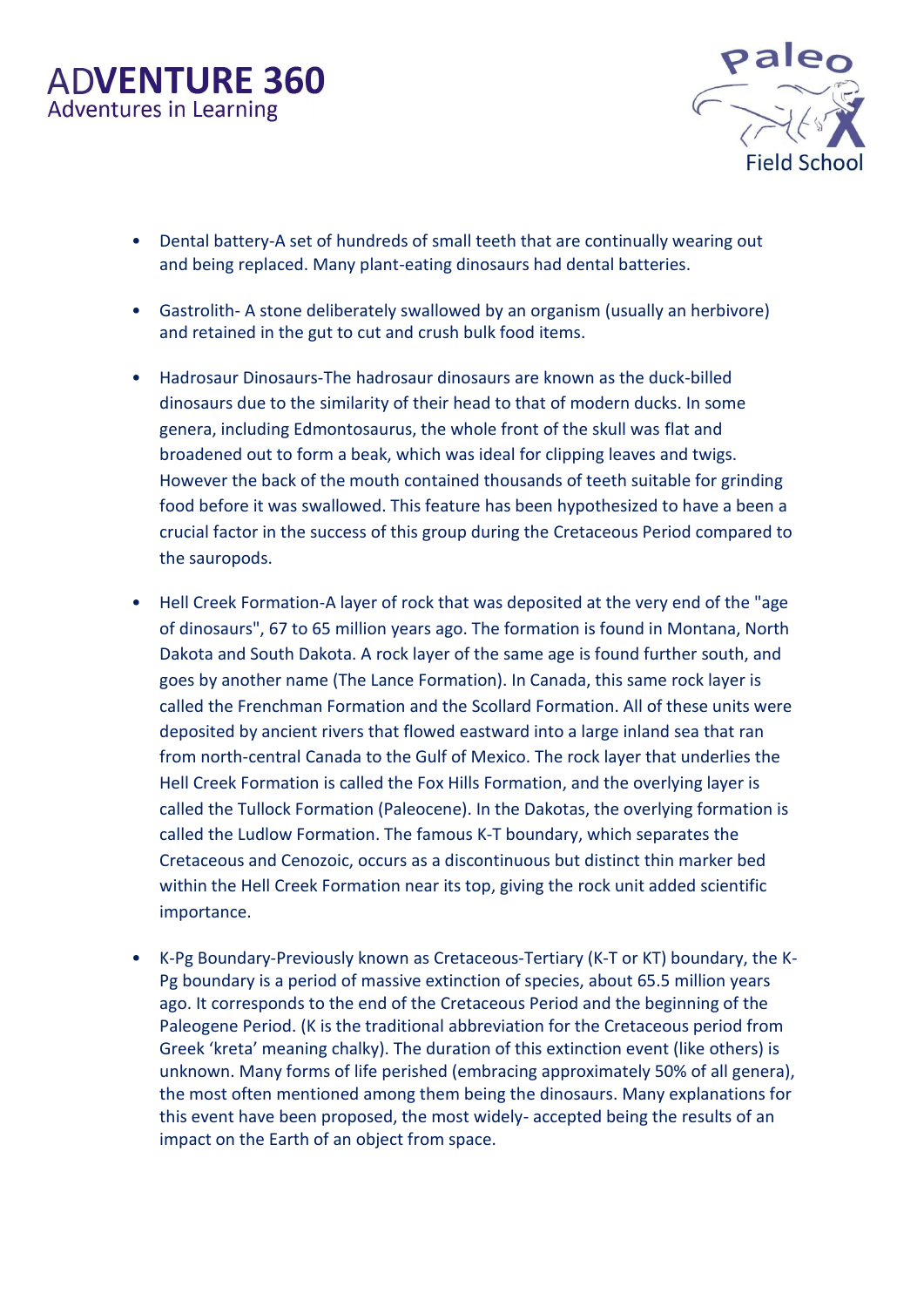

- Micro-Sites-Areas where ancient streams have concentrated the bones, teeth and scales of small animals such as turtles, gars, crocodiles and mammals.
- Morphology-The study of form and structure of animals and plants and their fossil remains.
- Osteoderm—the bony deposits forming scales, plates or other structures in the dermal layers of the skin.
- Paleobiogeography-The branch of paleontology that deals with the geographic distribution of plants and animals in past geologic time, especially with regard to ecology, climate, and evolution.
- Paleoecology -The study of the relationships between ancient plants and animals and their environments.
- Phylogeny A branching diagram showing the ancestral relations among species or other taxa. It shows, for each species, with which other species it shares its most recent ancestor.
- Raptor-A group of theropod dinosaurs closely related to birds.
- Scute-A horny, chitinous, or bony external plate or scale, as on the shell of a turtle or the underside of a snake.
- Stratigraphy-A branch of [geology](http://en.wikipedia.org/wiki/Geology) which studies [rock](http://en.wikipedia.org/wiki/Rock_(geology)) layers [\(strata\)](http://en.wikipedia.org/wiki/Stratum) and layering (stratification). It is primarily used in the study of [sedimentary](http://en.wikipedia.org/wiki/Sedimentary_rock) and layered [volcanic rocks.](http://en.wikipedia.org/wiki/Volcanic_rock)
- Theropod-Any of numerous carnivorous dinosaurs of the Triassic to Cretaceous with short forelimbs that walked or ran on strong hind legs.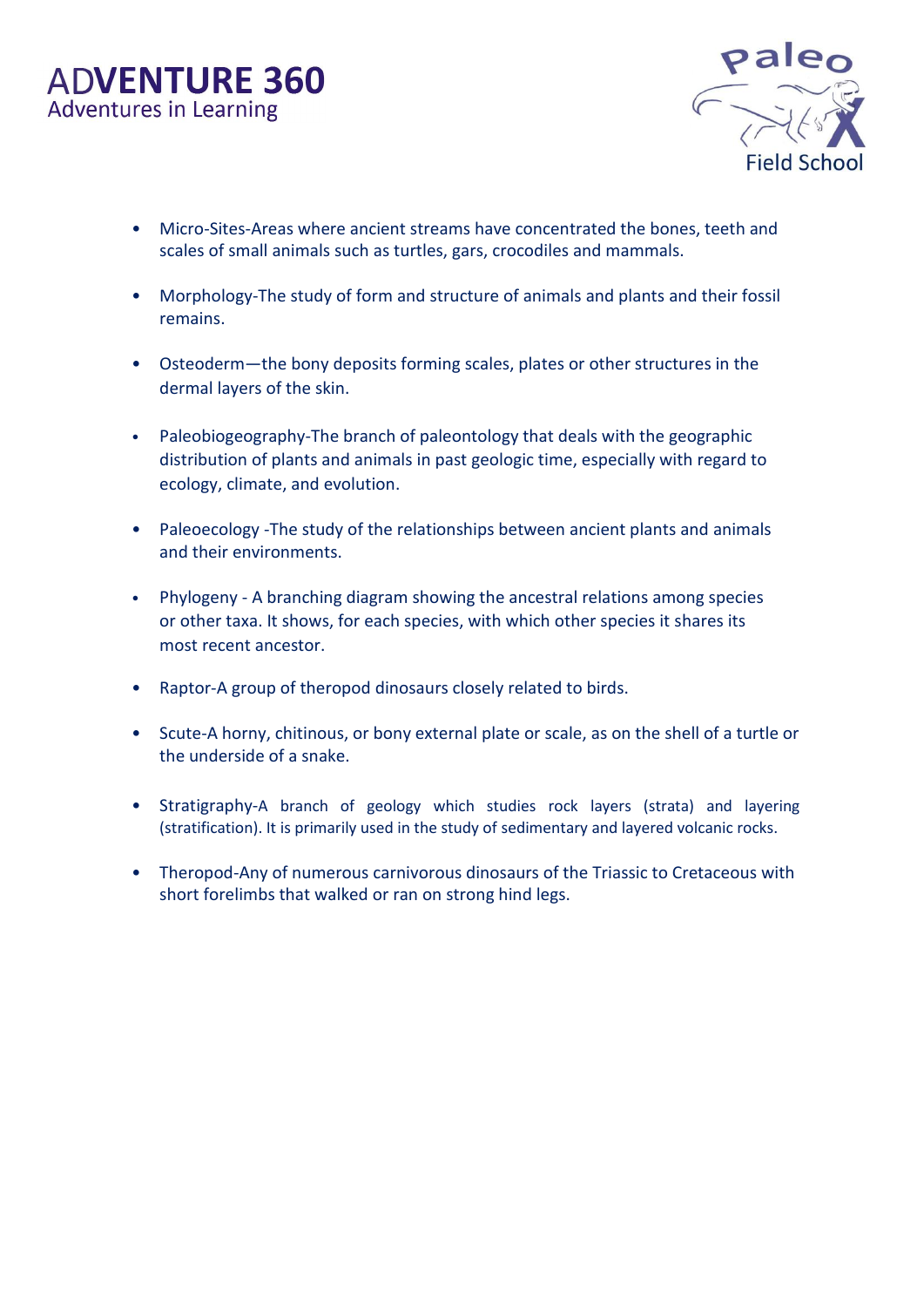

• Ceratopsian Dinosaurs- Meaning "horned faces", ceratopsian dinosaurs are a group of [herbivorous,](http://en.wikipedia.org/wiki/Herbivore) beaked [dinosaurs](http://en.wikipedia.org/wiki/Dinosaur) that thrived in what are now [North America,](http://en.wikipedia.org/wiki/North_America) [Europe,](http://en.wikipedia.org/wiki/Europe) and [Asia,](http://en.wikipedia.org/wiki/Asia) during the [Cretaceous](http://en.wikipedia.org/wiki/Cretaceous) [Period,](http://en.wikipedia.org/wiki/Period_(geology)) although ancestral forms lived earlier, in th[e Jurassic.](http://en.wikipedia.org/wiki/Jurassic) The earliest known ceratopsian, *[Yinlong downsi](http://en.wikipedia.org/wiki/Yinlong_downsi)*, lived between 161.2 and 155.7 million years ago.<sup>[\[1\]](http://en.wikipedia.org/wiki/Ceratopsia#cite_note-Holtz2008-1)</sup> The last ceratopsian species became extinct in the Cretaceous–[Paleogene extinction event,](http://en.wikipedia.org/wiki/Cretaceous%E2%80%93Paleogene_extinction_event) [66](http://tools.wmflabs.org/timescale/?Ma=66) million years ago.<sup>[\[1\]](http://en.wikipedia.org/wiki/Ceratopsia#cite_note-Holtz2008-1)</sup>

Early members of the ceratopsian group, such as *[Psittacosaurus](http://en.wikipedia.org/wiki/Psittacosaurus)*, were small [bipedal](http://en.wikipedia.org/wiki/Biped) animals. Later members, including [ceratopsids](http://en.wikipedia.org/wiki/Ceratopsidae) like *[Centrosaurus](http://en.wikipedia.org/wiki/Centrosaurus)* and *[Triceratops](http://en.wikipedia.org/wiki/Triceratops)*, became very large [quadrupeds](http://en.wikipedia.org/wiki/Quadruped) and developed elaborate facial [horns](http://en.wikipedia.org/wiki/Horn_(anatomy)) and frills extending over the neck. While these frills might have served to protect the vulnerable neck from [predators,](http://en.wikipedia.org/wiki/Predation) they may also have been used for [display,](http://en.wikipedia.org/wiki/Display_(zoology)) [thermoregulation,](http://en.wikipedia.org/wiki/Thermoregulation) the attachment of large neck and chewing muscles or some combination of the above. Ceratopsians ranged in size from 1 meter (3 ft) and 23 kilograms (50 lb) to over 9 meters (30 ft) and 5,400 kg (12,000 lb). *Triceratops* is by far the best-known ceratopsian to the general public.

- Tyrannosaur-*Tyrannosaurus* meaning "tyrant lizard", is a [genus](http://en.wikipedia.org/wiki/Genus) of [theropod](http://en.wikipedia.org/wiki/Theropoda) [dinosaurs](http://en.wikipedia.org/wiki/Dinosaur). The [species](http://en.wikipedia.org/wiki/Species) *Tyrannosaurus rex* (*rex* meaning "king" in [Latin\)](http://en.wikipedia.org/wiki/Latin), commonly abbreviated to *T. rex*, is one of the most well-represented of the large theropods. *Tyrannosaurus*lived throughout what is now western North America, which then was an island continent named [Laramidia.](http://en.wikipedia.org/wiki/Laramidia) *Tyrannosaurus* had a much wider range than other [tyrannosaurids.](http://en.wikipedia.org/wiki/Tyrannosauridae) Fossils are found in a variety of [rock formations](http://en.wikipedia.org/wiki/Geologic_formation) dating to the [Maastrichtian](http://en.wikipedia.org/wiki/Maastrichtian) age of the upper [Cretaceous](http://en.wikipedia.org/wiki/Cretaceous) [Period,](http://en.wikipedia.org/wiki/Period_(geology)) 68 to 66 [million years ago.](http://en.wikipedia.org/wiki/Mya_(unit)) It was among the last non[-avian](http://en.wikipedia.org/wiki/Aves) dinosaurs to exist before the [Cretaceous](http://en.wikipedia.org/wiki/Cretaceous%E2%80%93Paleogene_extinction_event)–Paleogene [extinction event.](http://en.wikipedia.org/wiki/Cretaceous%E2%80%93Paleogene_extinction_event)
- Western Interior Seaway-- The Western Interior Seaway, also called the Cretaceous Seaway and the North American Inland Sea, was a huge inland sea that split the continent of North America into two halves during most of the early and mid-Cretaceous period.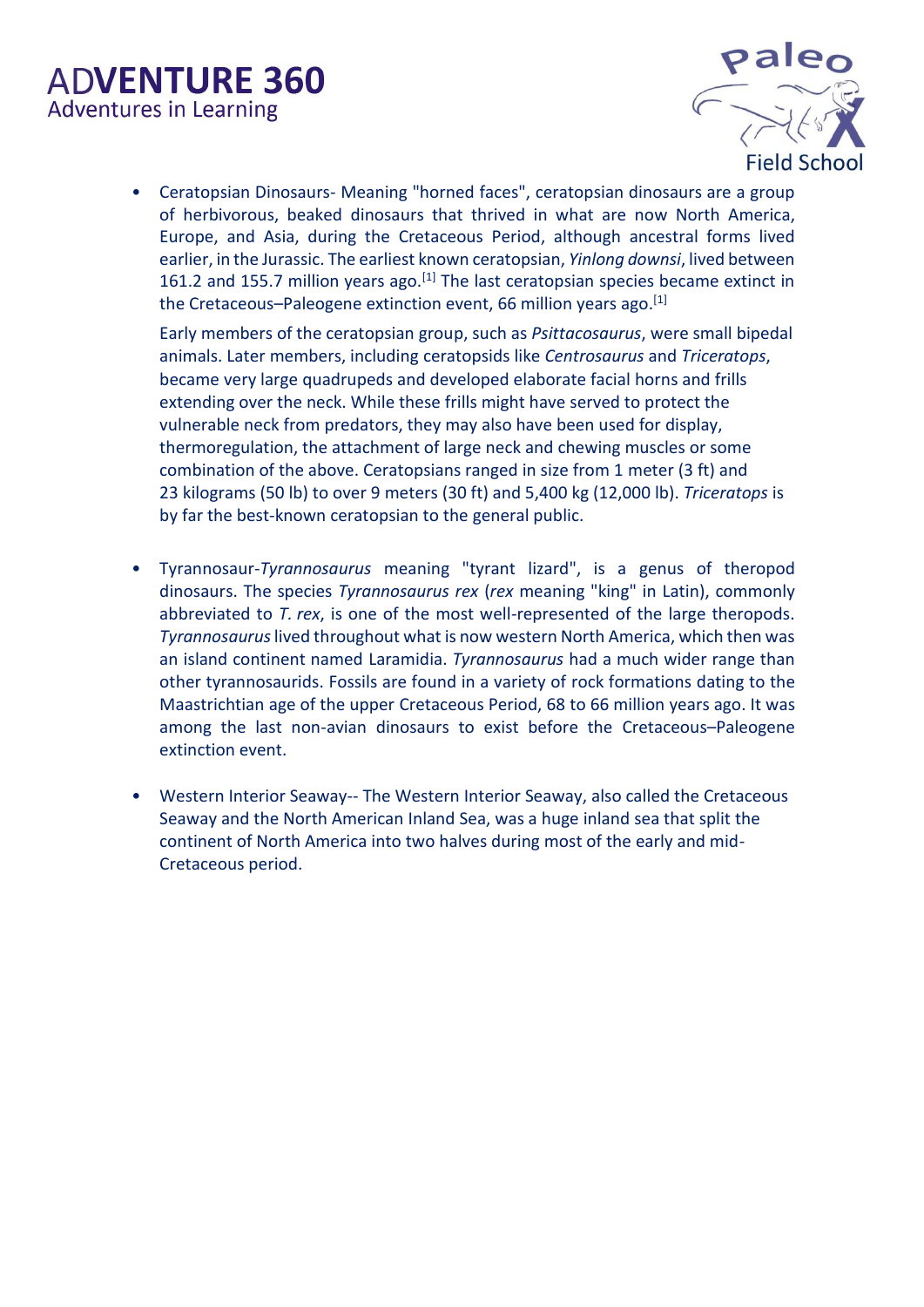

### FOSSILS AND FOSSILIZATION

Dr. Michael Morales Emporia State University

#### **INTRODUCTION**

What we know about ancient life of the geologic past comes from fossils and the rocks that encase them. Data associated with a fossil, such as its age and the environment in which it was buried, are important factors in our understanding of Earth's ancient life. In this chapter, you will learn what a fossil is, how living organisms turn into fossils, and how to distinguish different kinds of fossil preservation.

#### **FOSSILS**

The term fossil comes from the Latin word *fossilis*, which means "something dug out of the ground". As originally used, the word fossil meant anything dug up, such as minerals, metals, old coins and pottery, etc. Since the 1 700s, however, the term has been restricted to its modern meaning. Fossils can be defined as the remains or traces of ancient life, usually preserved in rocks. The ancient life may be animals, plants, and fungi, or even microorganisms such as bacteria. The term subfossil is sometimes used to refer to body remains that are less than 10,000 years old (since the last ice age) and not or only partially petrified (Greek: "turned to stone"). It is important to note that human-made artifacts (arrowheads, pottery, etc.) and structures (buildings, roads, etc.), are not fossils. Fossils (including human fossils) are the realm of the science of paleontology (Greek: "the study of ancient existence"), whereas human-made artifacts and structures are the domain of archaeology. Fossils are generally divided into two major categories: body fossils and trace fossils.

#### Body Fossils

Body Fossils are preserved hard or soft parts of the body of an organism. The vast majority of body fossils are of hard body parts because they are much more resistant to decay prior to fossilization than are soft tissues. Another reason is that hard parts may not be consumed by predators and scavengers, or they may pass relatively intact through these animals' digestive systems, unlike soft parts which are generally broken down during digestion. Examples of body fossils include: Hard parts - bones, teeth, shells of animals; wood, cones, bark, seeds, and leaves of plants. Soft tissues - skin, muscles, hair, feathers, organs of animals; flowers, fruits, food roots of plants; the cell membrane of bacteria and other single celled organisms

#### Trace Fossils

Trace Fossils are the preserved indications or signs of ancient life without any actual body parts being preserved. The study of trace fossils is called paleoichnology (Greek: "the study of ancient tracks"). Trace fossils come in three categories: behavior, product, and somatic.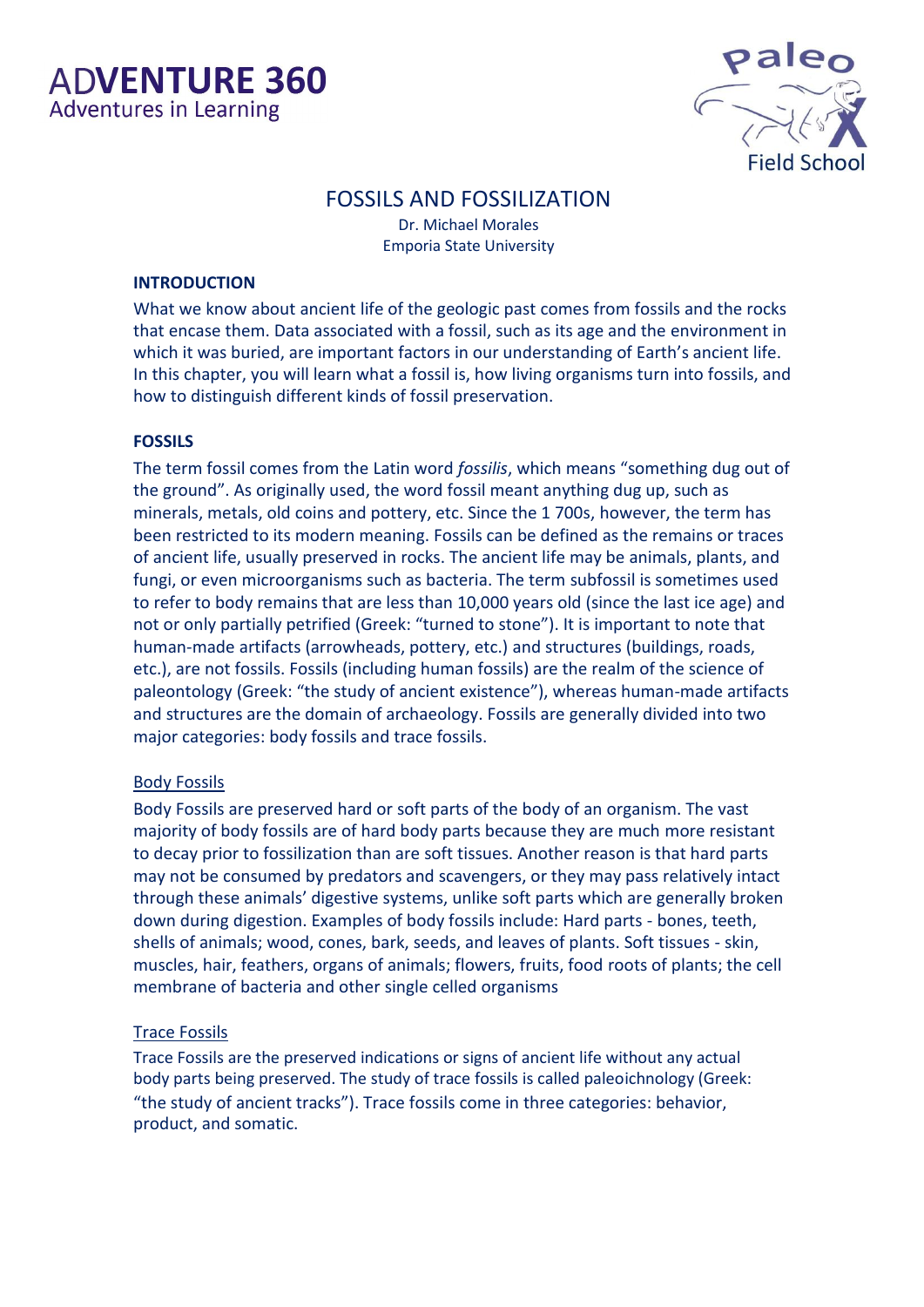

#### Behavior Trace Fossils

Behavior trace fossils are preserved indications of the behavior or activity of an organism. Examples include: 1. animal tracks and trails, 2. burrows, 3. dwellings, such as bird nests and mammal dens, 4. feeding indications, such as tooth marks by a predator on its prey's bones.

#### Product Trace Fossils

Product trace fossils are objects produced by an organism but not actually part of the body. Examples include: 1. coprolites (Greek: "feces stones") = fossilized dung, 2. regurgitated pellets (e.g., from owls), 3. gastroliths (Greek: "stomach stones") = rocks swallowed to grind food in the gizzard, 4. eggs.

#### Somatic Trace Fossils

Somatic trace fossils are molds/impressions and casts of all or part of the body of an organism, but without any actual body hard parts or soft tissues preserved. The term somatic means related to the body. Examples include: 1. internal and external molds and impressions of part or all of a body, such as dinosaur footprint tracks, impressions of fish scales, molds of clam shells; 2. internal or external casts of part or all of a body, such as casts of a braincase. Somatic (Greek: soma = "body") means "related to the body".

Sometimes a single preserved specimen is both a body fossil and a trace fossil at the same time. For example, a piece of petrified wood with tooth marks made by a gnawing beaver is a body fossil for the tree and a trace fossil for the beaver. Or, a fossilized egg with fossilized embryo bones inside is a body fossil for the embryo and a trace fossil for the adult mother who laid the egg.

#### **BODY FOSSIL PRESERVATION**

When a plant, animal, or microorganism dies, its body may become buried by waterborne or wind- blown sediments. Once buried, body parts may decay away, remain unaltered, or be altered by pressure, heat, and water chemistry of the surrounding sediments. Usually the sediments lithify into sedimentary rocks over time. If the buried body completely decays away during this process, then no body fossil is left. But if the body parts do not fully breakdown, then two major categories of body fossil preservation may result: unaltered and altered.

#### **Unaltered Remains**

#### Burial Without Change

The original organic substances of (usually hard) body parts are not changed after being buried by sediments. The fossils look and feel like they were living rather recently, even though they may be millions of years old.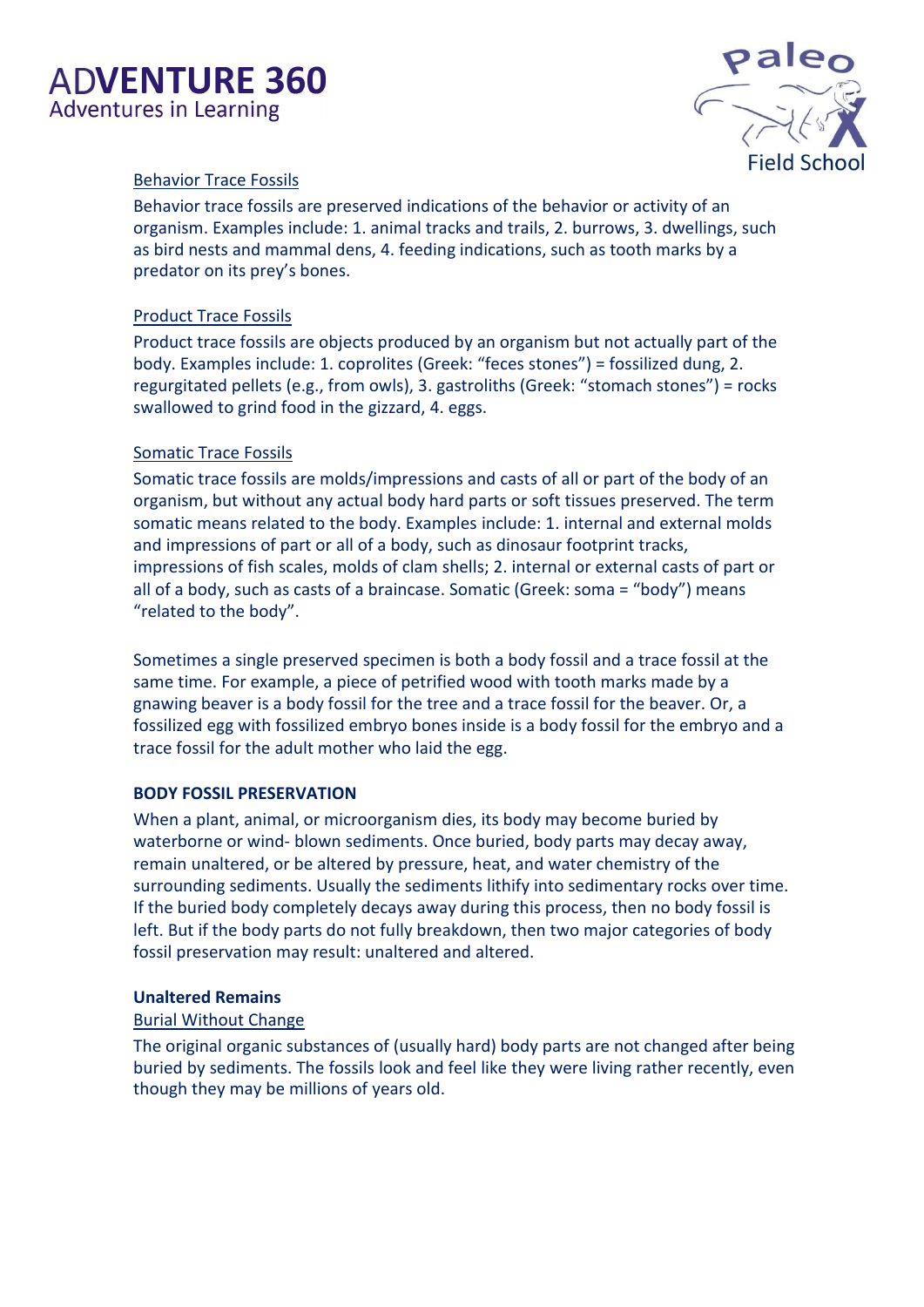

#### Freezing

Ice box-like preservation of original hard and soft body parts. Example: Woolly mammoths preserved in Siberian permafrost (permanently frozen soil). This is the best way to preserve soft tissues, but it is rare and applies only to organisms of the last Ice Age.

#### Desiccation

Drying out of hard and soft body parts in arid climates produces a beef jerky-like preservation of the original organic substances. Body remains preserved in this way are called a desiccation mummy. After desiccation, the remains may be buried and undergo additional preservation processes that mineralize the dried organic material so the fossil is rock-like. This is a petrified mummy.

#### **Impregnation**

External and internal surfaces of (usually hard) body parts may become coated with tar or asphalt, such as at the Le Brea Tar Pits in Los Angeles. The fossil's original organic material usually remains unaltered. Also, natural embalming not involving tar, such as in peat bogs, occurs when body parts (hard and soft) become saturated with preserving chemicals from the surrounding boggy ground, thus preserving the body by producing a natural mummy. The body parts themselves may still contain their original organic material.

#### **Altered Remains**

#### **Compression**

If a fossil is flattened but body parts are still present, then it is called a compression. If flattening is associated with carbonization (see below), then the resulting fossils will be dark black; if not, then the fossil will be a color other than dark black, or a mixture of colors that may include some black. A compression is not a mold because a mold has no unaltered or altered body parts still present.

#### **Carbonization**

All elements of the body's original organic substances are removed except for carbon, which remains to reveal the dark black fossil's size and shape. Often this process results in a flattened black fossil (a carbonized compression, see above), but it can also result in a black fossil that is not flattened, such as three-dimensional coal.

#### **Replacement**

The original organic substance of the body part is removed, to be replaced by minerals (often calcite- or silica-based) that are dissolved in water percolating through the area. A molecule of the original organic substance is chemically taken away, and in its former position a mineral molecule is substituted, thus maintaining the fossils structure. Also, permineralization may or may not fill in the hollow spaces of the replaced fossil.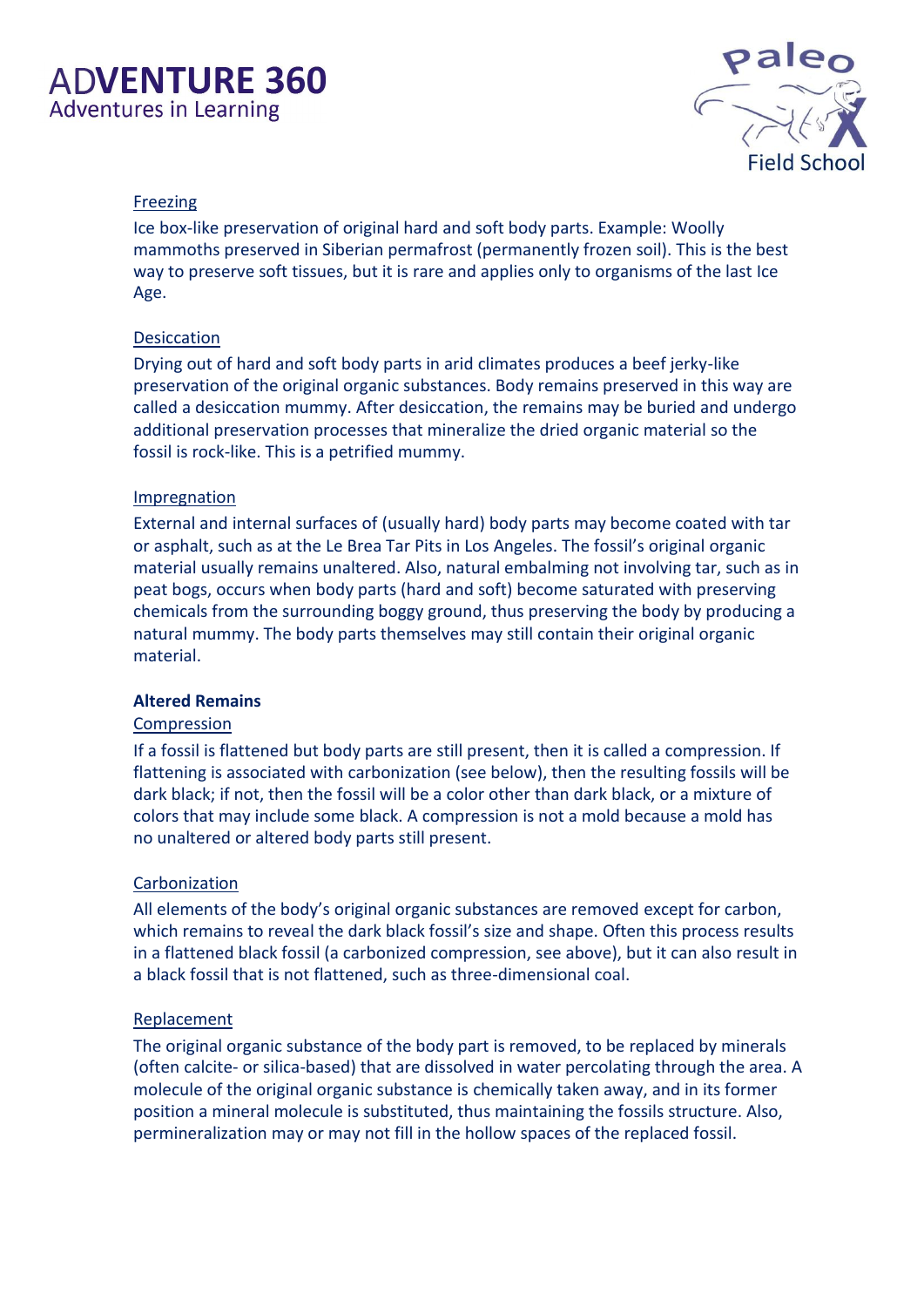

#### Permineralization

Hollow spaces in the body's structure are filled in with sediments or minerals, and the original organic substances either remain unaltered or are altered (by replacement, recrystallization, etc.). When the organism was alive, the hollow spaces probably contained soft tissue and liquids, but these have decayed way or drained out, thus leaving hollow spaces.

#### Petrifaction

Sometimes called Petrification usually means both replacement and permineralization combined in one specimen. Thus, in petrified wood the original cellulose has been replaced, and hollow spaces (of the wood's grain) have been permineralized. (Greek: petra = "rock")

#### **Recrystallization**

The structure of minerals within the body's original organic substances are changed into new, more stable forms. This can be recognized in a fossil by the appearance of flat, smooth, shiny crystal surfaces that can easily be seen and which reflect light. Also, permineralization may or may not fill in the hollow spaces of the recrystallized fossil.

#### Amber/Copal

When the outside of a tree is wounded, the tree will produce a soft sticky substance called resin to cover the wound as a natural "bandage". Resin is not tree sap, which is the liquid that transport nutrients throughout a tree (analogous to our blood). When resin becomes somewhat hardened it is called copal, and when it is fully hardened it is called amber. Because resin is something produced by a tree but not actually part of the tree's body, copal and amber may be considered product trace fossils of a tree. If a passing insect is entrapped by resin which hardens to copal or amber, then the insect is a body fossil within the amber/copal.

#### **TRACE FOSSIL PRESERVATION Behavior Trace Fossils**

#### Tracks & Trails

Fossilized footprints and trails, whether single or multiple in extended trackways, document the locomotory behavior (crawling, walking, running, etc.) of animals, from dinosaurs to scorpions. The traces themselves are either natural molds of the bottom of the feet, or natural casts made by the filling in of the mold by overlying sediment. Even the impressions left by a resting animal can be preserved in sediments that later lithify. (See #19 and #20 below for more on impressions/molds and casts.)

#### Burrows

The soil or sediments surrounding an animal's underground burrow may lithify without the burrow (hollow space) being crushed or filled in. The resulting trace fossil is a hollow space or mold in the rock that represents burrow digging behavior. However, if the burrow is filled in with sediments that later lithify into sedimentary rock, then the result will be a rocky cast of the borrow showing the size and shape of the previously hollow burrow.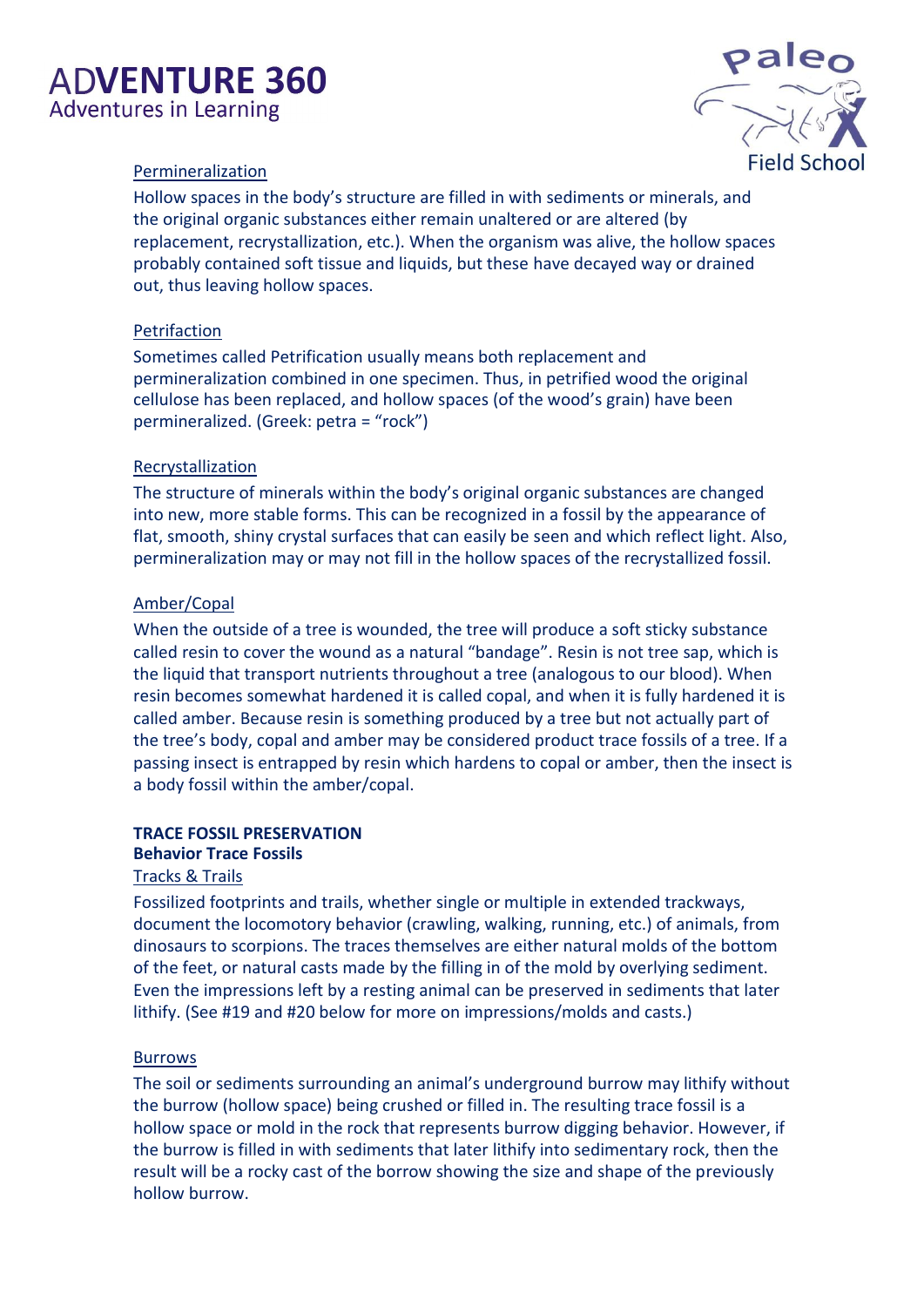

#### **Dwellings**

Underground animal dens or colonies may be preserved in the two different ways mentioned above for burrows. Also, above ground nest and hives may be preserved by one or more of the altered preservation processes mentioned above (e.g., replacement, permineralization, etc.

#### Feeding Indications

If a prey organism's body fossil is preserved with marks made by the feeding activity of its predator, then the marks are trace fossils of the predator's behavior. Also, lithified sediments can record the foraging marks made by bottom feeding animals that scoop up and filter sediment from the ocean floor. Product Trace Fossils

#### **Coprolites**

When an animal excretes feces, this waste material usually just decays away. However, if the feces are buried and the waste material is replaced with minerals, then the hard fossilized feces are called coprolites. A similar thing can happen to regurgitated pellets of undigested bone and hair, although the term coprolite does not refer to them.

#### **Gastroliths**

If an animal swallows stones in its environment to aid in the digestion of food, then these gastroliths become rounded and smooth due to the grinding action of the muscular gizzard, a region of the digestive tract between the esophagus and the stomach. Gastroliths are clearly identifiable when preserved within the rib cage of an animal. Apparently, however, animals sometimes puked up a collection of gastroliths after they became worn and too small and smooth to be effective in grinding, and thus they are sometimes found away from a skeleton.

#### **Eggs**

Fossilized eggs are made by a female organism and (usually) laid outside of the body. They are therefore product trace fossils of the adult female, and generally only the egg shell is preserved. However, if a fossilized egg contains a fossilized embryo inside, then the embryo itself (probably preserved by replacement) is a body fossil.

#### **Somatic Trace Fossils**

#### Mold

If a dead body is buried and the surrounding sediments lithify into sedimentary rock, and then the body decays away, an empty space surrounded by rock will result. The walls of the space will be a mold in the rock of the external surface of the body. Thus a mold is a trace fossil, but neither a product of a body nor an indication of behavior. A mold may replicate either external (outside) or internal (inside) surfaces of a body. An everyday analogy for a mold is the decoratively shaped metal or plastic container into which hot liquid Jello is poured. When cooled to a jiggly solid and removed from the container, the outside surface of the Jello will have the shape of the inside surface of the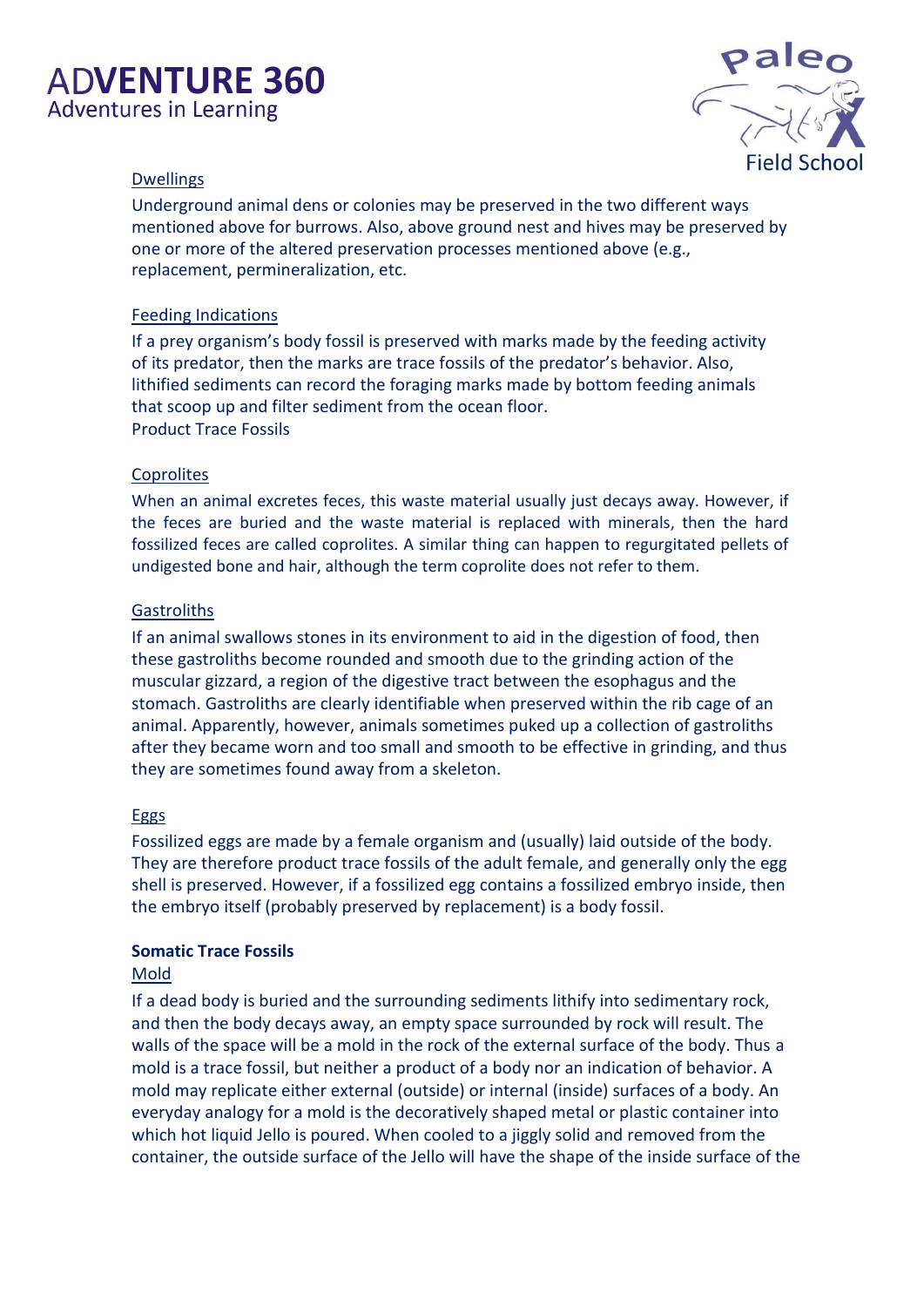

container. The container is thus a kind of mold, and the solid Jello is a cast (see below) of the mold. A relatively flat fossil mold is called an impression (similar to but not the same as compression - see #5 above.)

#### Cast

In the mold explanation above, if the empty space in the rock fills in with sediments or minerals, then the resulting fossil is a natural cast  $(=$  made by nature; artificial cast  $=$ made by humans) cast of the mold. Internal or external molds may produce internal or external casts. Casts may even be made by filling large hollow spaces within the body of an organism itself. Example: In a skull, the bony walls tightly surrounding the brain take on the shape of the outside surface of the brain. After death and burial, the brain rots away leaving an empty space (= brain cavity), which later fills in with sediments, which eventually lithify to sedimentary rock. Later still, the original (or fossilized) bone of the skull decays (or erodes) away, leaving only the sedimentary rock cast of the brain cavity. The cast replicates the size and external shape of the brain that used to fill the brain cavity. In this instance, the process by which this type of cast is made is like permineralization on a large scale. This type of cast is called a steinkern (STINE-kairn; German: "stone core"). Even in this case, however, no body parts are actually preserved. A cast of the brain cavity, no matter how much it looks like a brain, is not the same as a true body fossil of the brain, in which the brain tissue itself is preserved by replacement, recrystallization, etc.

© 2003 Michael Morales <moralesm@emporia.edu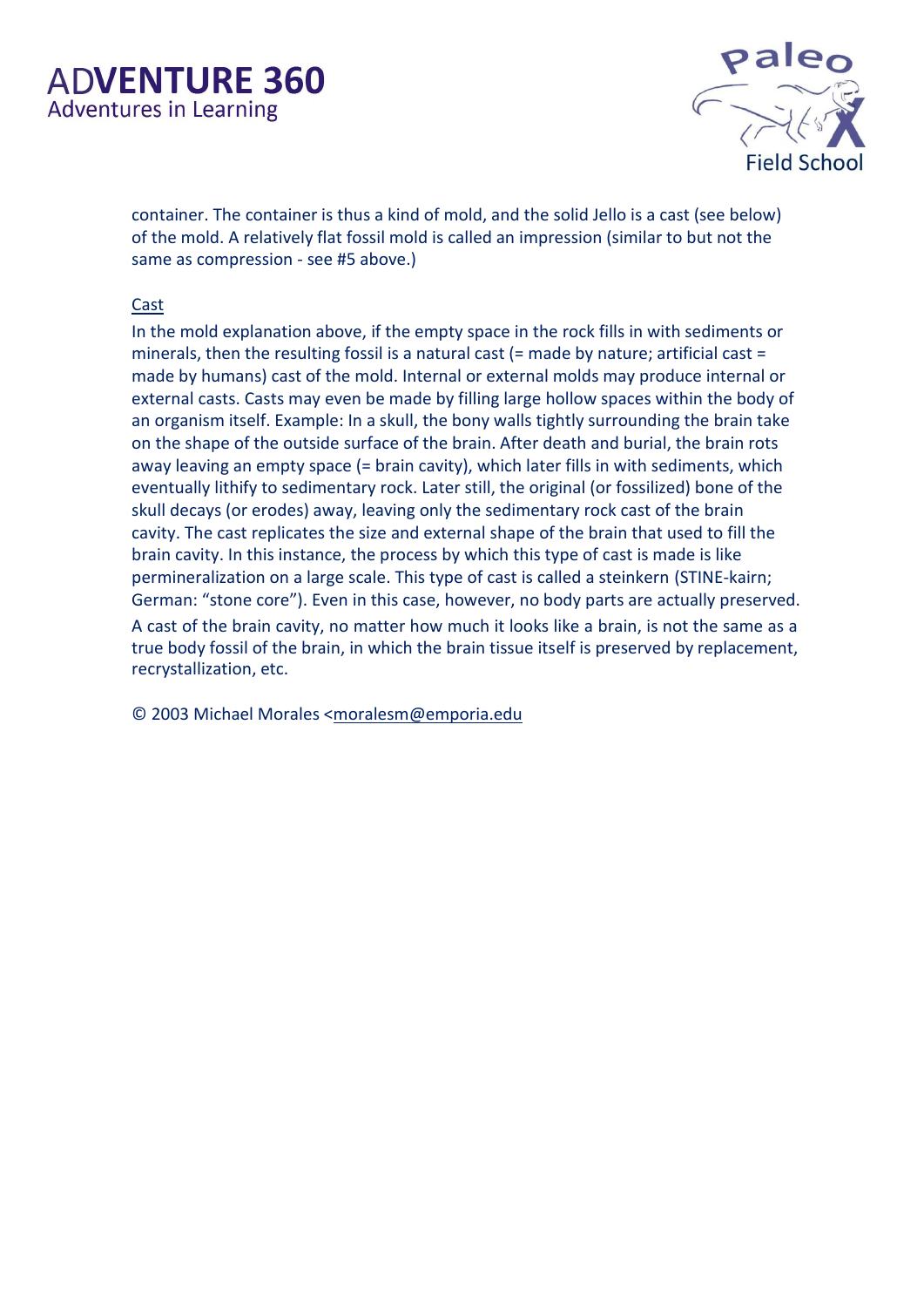# **ADVENTURE 360 Adventures in Learning<br>
TRICERATOPS**

*Triceratops* is a [genus](http://en.wikipedia.org/wiki/Genus) o[f herbivorous](http://en.wikipedia.org/wiki/Herbivorous) [dinosaur](http://en.wikipedia.org/wiki/Dinosaur) that first appeared during the late [Maastrichtian](http://en.wikipedia.org/wiki/Maastrichtian) stage of the late [Cretaceous](http://en.wikipedia.org/wiki/Cretaceous) [period,](http://en.wikipedia.org/wiki/Period_(geology)) about 68 [million](http://en.wikipedia.org/wiki/Mya_(unit))  [years ago](http://en.wikipedia.org/wiki/Mya_(unit)) (Mya) in what is now [North](http://en.wikipedia.org/wiki/North_America)  [America.](http://en.wikipedia.org/wiki/North_America) It is one of the last known non-avian dinosaur genera, and became extinct in the [Cretaceous](http://en.wikipedia.org/wiki/Cretaceous%E2%80%93Paleogene_extinction_event)– [Paleogene extinction event](http://en.wikipedia.org/wiki/Cretaceous%E2%80%93Paleogene_extinction_event) 66 million years ago.[\[1\]](http://en.wikipedia.org/wiki/Triceratops#cite_note-scannella2014-1) The term *Triceratops*, which literally means "three-horned face", is derived from the [Greek](http://en.wikipedia.org/wiki/Ancient_Greek) τρί- (*tri-*) meaning "three", [κέρας](http://en.wiktionary.org/wiki/%CE%BA%CE%AD%CF%81%CE%B1%CF%82) (*kéras*) meaning "horn", and [ὤψ](http://en.wiktionary.org/wiki/%E1%BD%A4%CF%88) (*ops*) meaning "face".

Bearing a large bony [frill](http://en.wikipedia.org/wiki/Neck_frill) and three [horns](http://en.wikipedia.org/wiki/Horn_(anatomy)) on its large four-legged body, and possessing similarities with the modern [rhinoceros,](http://en.wikipedia.org/wiki/Rhinoceros) *Triceratops* is one of the most recognizable of all dinosaurs and the best known ceratopsid. It shared the landscape with and was probably [preyed upon](http://en.wikipedia.org/wiki/Predation) by the fearsome *[Tyrannosaurus](http://en.wikipedia.org/wiki/Tyrannosaurus)*, though it is less certain that the two did battle in the manner often depicted in traditional museum displays and popular images.

The exact placement of the *Triceratops* genus within the ceratopsid group has been debated by [paleontologists.](http://en.wikipedia.org/wiki/Paleontology) Two [species,](http://en.wikipedia.org/wiki/Species) *T. horridus* and *T. prorsus*, are considered valid, although many other species have been named. Research published in 2010 suggested that the contemporaneous *[Torosaurus](http://en.wikipedia.org/wiki/Torosaurus)*, a ceratopsid long regarded as a separate genus, represents *Triceratops* in its mature form. The view was immediately disputed and examination of more fossil evidence is expected to settle the debate.



**pale**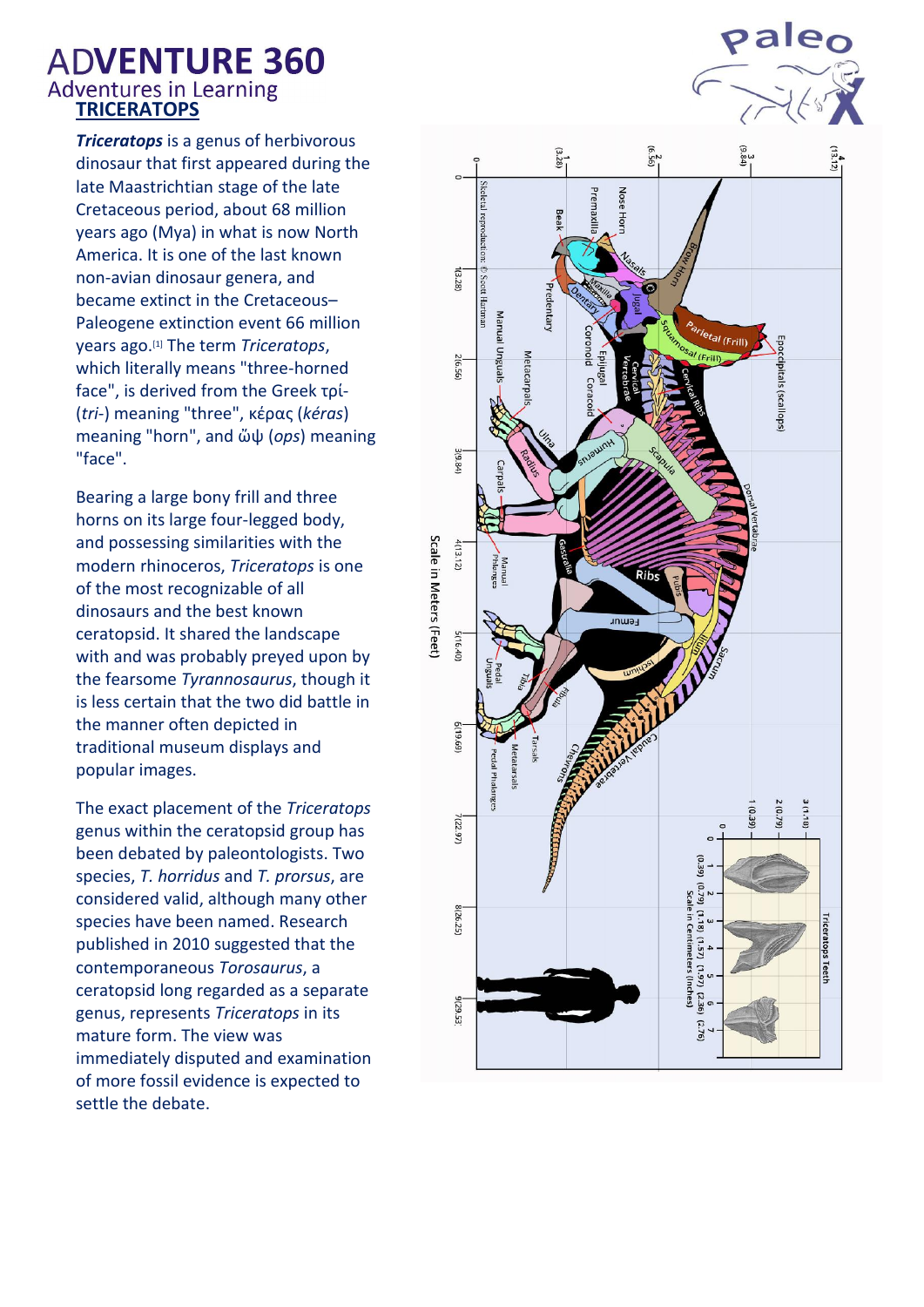**TYRANNOSAURUS REX**

*Tyrannosaurus rex* (meaning Tyrant Lizard King in [Latin\)](http://en.wikipedia.org/wiki/Latin), commonly abbreviated to *T. rex*, is one of the most well-represented of the large theropods. *Tyrannosaurus* lived throughout what is now western North America. *Tyrannosaurus* had a much wider range than other [tyrannosaurids.](http://en.wikipedia.org/wiki/Tyrannosauridae) Fossils are found in a variety of [rock formations](http://en.wikipedia.org/wiki/Geologic_formation) datubg 68 to 66 [million years ago.](http://en.wikipedia.org/wiki/Mya_(unit)) It was among the last non[-avian](http://en.wikipedia.org/wiki/Aves) dinosaurs to exist before the [Cretaceous](http://en.wikipedia.org/wiki/Cretaceous%E2%80%93Paleogene_extinction_event)–Paleogene [extinction event.](http://en.wikipedia.org/wiki/Cretaceous%E2%80%93Paleogene_extinction_event)

Like other [tyrannosaurids,](http://en.wikipedia.org/wiki/Tyrannosauridae)

*Tyrannosaurus* was a [bipedal](http://en.wikipedia.org/wiki/Biped) [carnivore](http://en.wikipedia.org/wiki/Carnivore) with a massive skull balanced by a long, heavy tail. Relative to its large and powerful hind limbs, its fore limbs were short but unusually powerful for their size and had two clawed digits. The most complete specimen measures up to 12.3 m (40 ft) in length, up to 4 metres (13 ft) tall at the hips, and up to 6.8 metric tons (7.5 short tons) in weight. *T. rex* may have been an [apex predator,](http://en.wikipedia.org/wiki/Apex_predator) preying upon [hadrosaurs,](http://en.wikipedia.org/wiki/Hadrosaur) [ceratopsians,](http://en.wikipedia.org/wiki/Ceratopsia) and possibly sauropods, although some experts have suggested the dinosaur was primarily a [scavenger.](http://en.wikipedia.org/wiki/Scavenger) The debate about whether *Tyrannosaurus* was an apex predator or scavenger was among the longest ongoing feud in [paleontology;](http://en.wikipedia.org/wiki/Paleontology) however, most scientists now agree that *Tyrannosaurus rex* was an opportunistic carnivore, acting as both a predator and a scavenger. it is estimated to be capable of exerting one of the largest bite forces among all terrestrial animals.

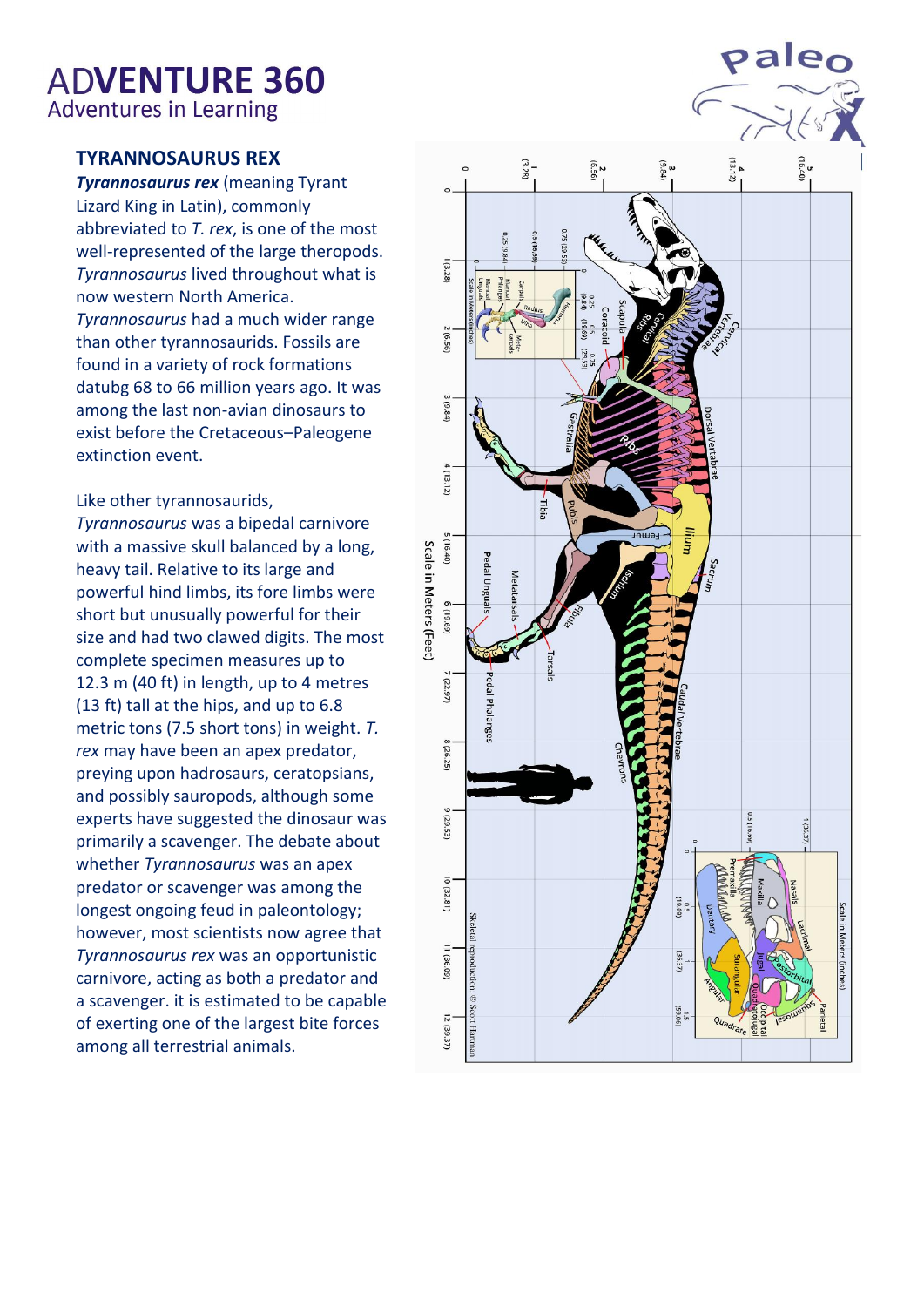

#### **HADROSAURS**

Also known as the duck-billed dinosaurs, for the flat, duck-bill appearance of the bones in their snouts. The family, which includes [ornithopods](https://en.wikipedia.org/wiki/Ornithopod) such as *[Edmontosaurus](https://en.wikipedia.org/wiki/Edmontosaurus)* and *[Parasaurolophus](https://en.wikipedia.org/wiki/Parasaurolophus)*, was a common [herbivore](https://en.wikipedia.org/wiki/Herbivore) in the Upper [Cretaceous](https://en.wikipedia.org/wiki/Cretaceous) [Period](https://en.wikipedia.org/wiki/Period_(geology)) of what is now Asia, Europe, Antarctica, South America, and North America.

*Edmontosaurus* is a [genus](http://en.wikipedia.org/wiki/Genus) of [hadrosaurid](http://en.wikipedia.org/wiki/Hadrosaurid) [dinosaur](http://en.wikipedia.org/wiki/Dinosaur) found in rocks of western [North America](http://en.wikipedia.org/wiki/North_America) that date from the late [Campanian](http://en.wikipedia.org/wiki/Campanian) [stage](http://en.wikipedia.org/wiki/Stage_(stratigraphy)) of the [Cretaceous](http://en.wikipedia.org/wiki/Cretaceous) [Period](http://en.wikipedia.org/wiki/Geologic_time_scale#Terminology) 73 million years ago. Edmontosaurus was one of the last non[-avian](http://en.wikipedia.org/wiki/Bird) dinosaurs, and lived alongside dinosaurs like [Triceratops](http://en.wikipedia.org/wiki/Triceratops) and [Tyrannosaurus](http://en.wikipedia.org/wiki/Tyrannosaurus) shortly before the [Cretaceous](http://en.wikipedia.org/wiki/Cretaceous%E2%80%93Paleogene_extinction_event)– [Paleogene extinction event.](http://en.wikipedia.org/wiki/Cretaceous%E2%80%93Paleogene_extinction_event)

*Edmontosaurus* was widely distributed across western North America. The distribution of *Edmontosaurus* fossils suggests that it preferred coasts and [coastal](http://en.wikipedia.org/wiki/Coastal_plain)  [plains.](http://en.wikipedia.org/wiki/Coastal_plain) It was a [herbivore](http://en.wikipedia.org/wiki/Herbivory) that could move on both two legs and four. Because it is known from several [bone beds,](http://en.wikipedia.org/wiki/Bone_bed) *Edmontosaurus* is thought to have lived in groups, and may have been migratory as well. The wealth of fossils has allowed researchers to study its [paleobiology](http://en.wikipedia.org/wiki/Paleobiology) in detail, including its brain, how it may have fed, and its injuries and [pathologies,](http://en.wikipedia.org/wiki/Pathology) nesting behaviors, such as evidence for a tyrannosaur attack on one edmontosaur specimen.

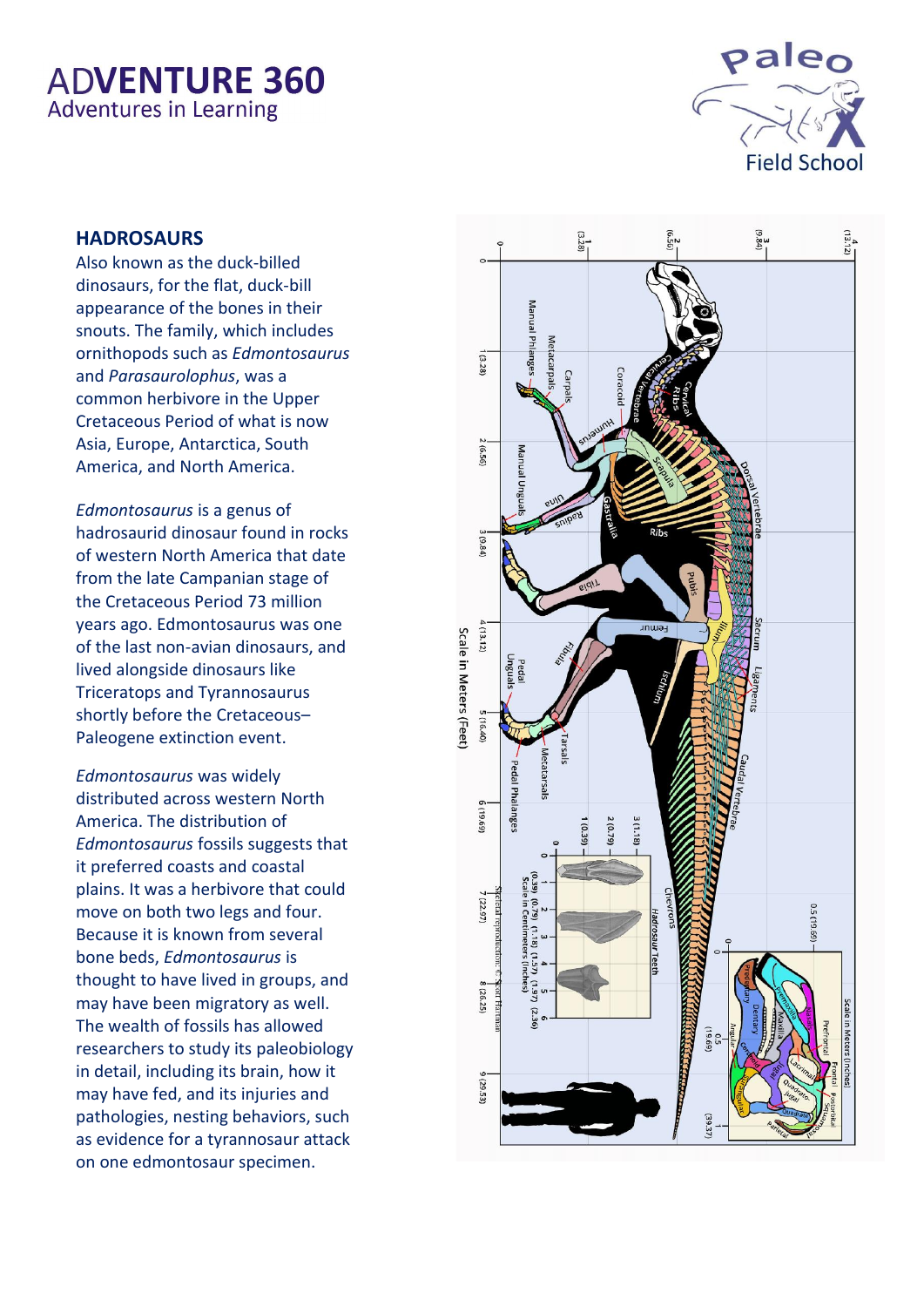



#### VISIT THESE WEBSITES FOR ADDITIONAL INFORMATION

**Hell Creek Formation** 

http://www.ucmp.berkeley.edu/science/parks/hellcreek.php http://www.pbmnh.org/researchandcollections/DepartmentofPaleontologyHellCr eek.htm [https://www.dmr.nd.gov/ndfossil/poster/hellcreek/pdf/hell\\_creek.pdf](https://www.dmr.nd.gov/ndfossil/poster/hellcreek/pdf/hell_creek.pdf)

**Fauna of the Hell Creek** <http://www.scn.org/~bh162/hellcreek2.html> <http://digitallibrary.amnh.org/dspace/handle/2246/3143>

**Fossil Micro-Sites** [http://digfieldschool.org/wp-content/uploads/2013/08/Fossil-ID-Guide\\_06\\_28\\_12.pdf](http://digfieldschool.org/wp-content/uploads/2013/08/Fossil-ID-Guide_06_28_12.pdf)

**Bureau of Land Management** http://www.blm.gov/wo/st/en.html

**Topographic Mapping** http://www.usgs.gov/pubprod/ http://nationalmap.gov/ustopo/

**GPS** http://www.gps.gov/applications/ http://www.trimble.com/gps\_tutorial/howgps.aspx

**Fossil Excavation and Preparation**  http://preparation.paleo.amnh.org/35/techniques-in-the-field http://www.museumoftherockies.org/LinkClick.aspx?fileticket=oAfSE\_Yn\_r0%3D&tabid =111&mid=991 http://www.dmns.org/main/minisites/fossil/index.html

**Geology**